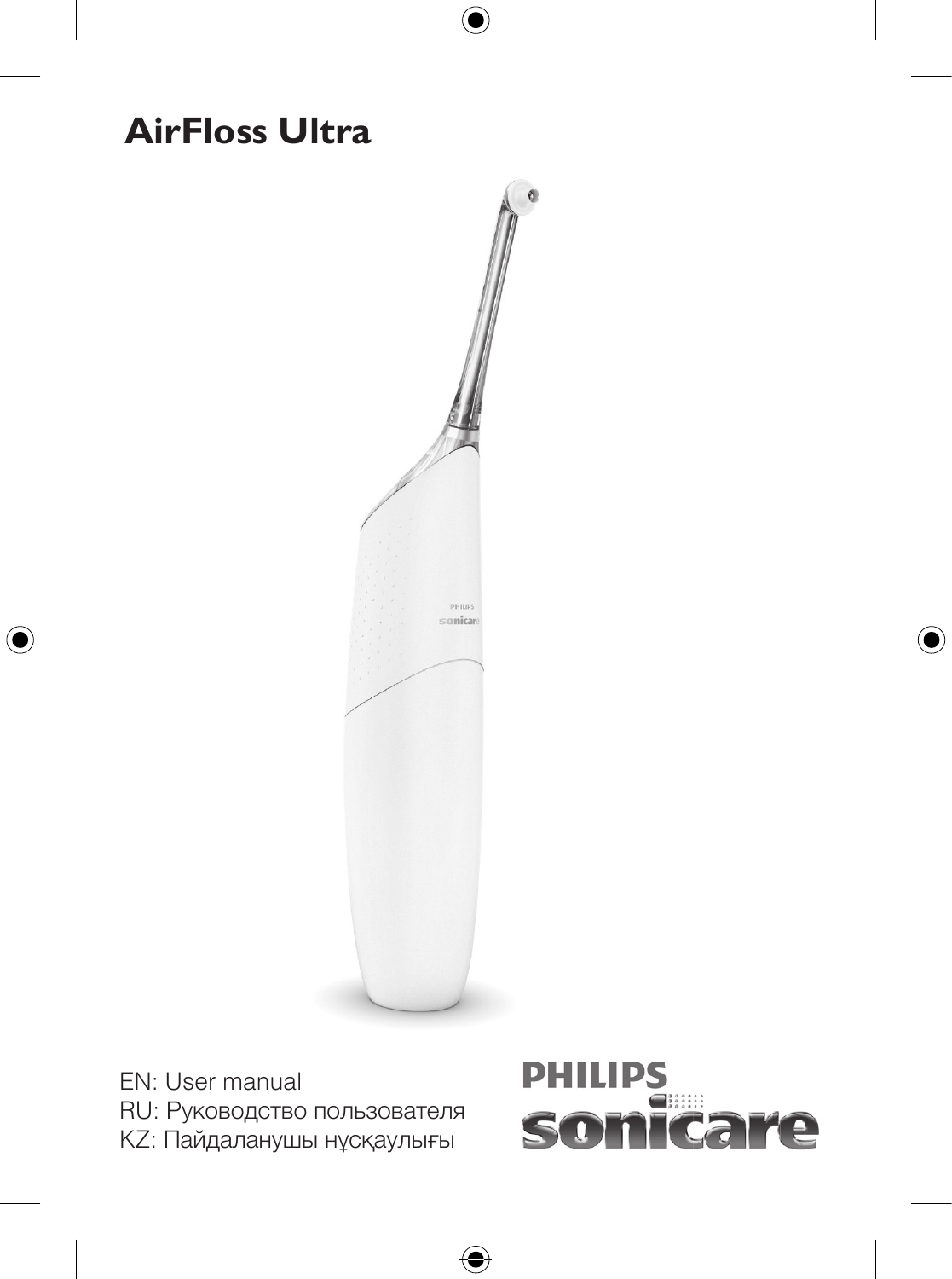

 $\mathbb{L}$ 

 $\overline{1}$ 

 $\mathbb{E}_1$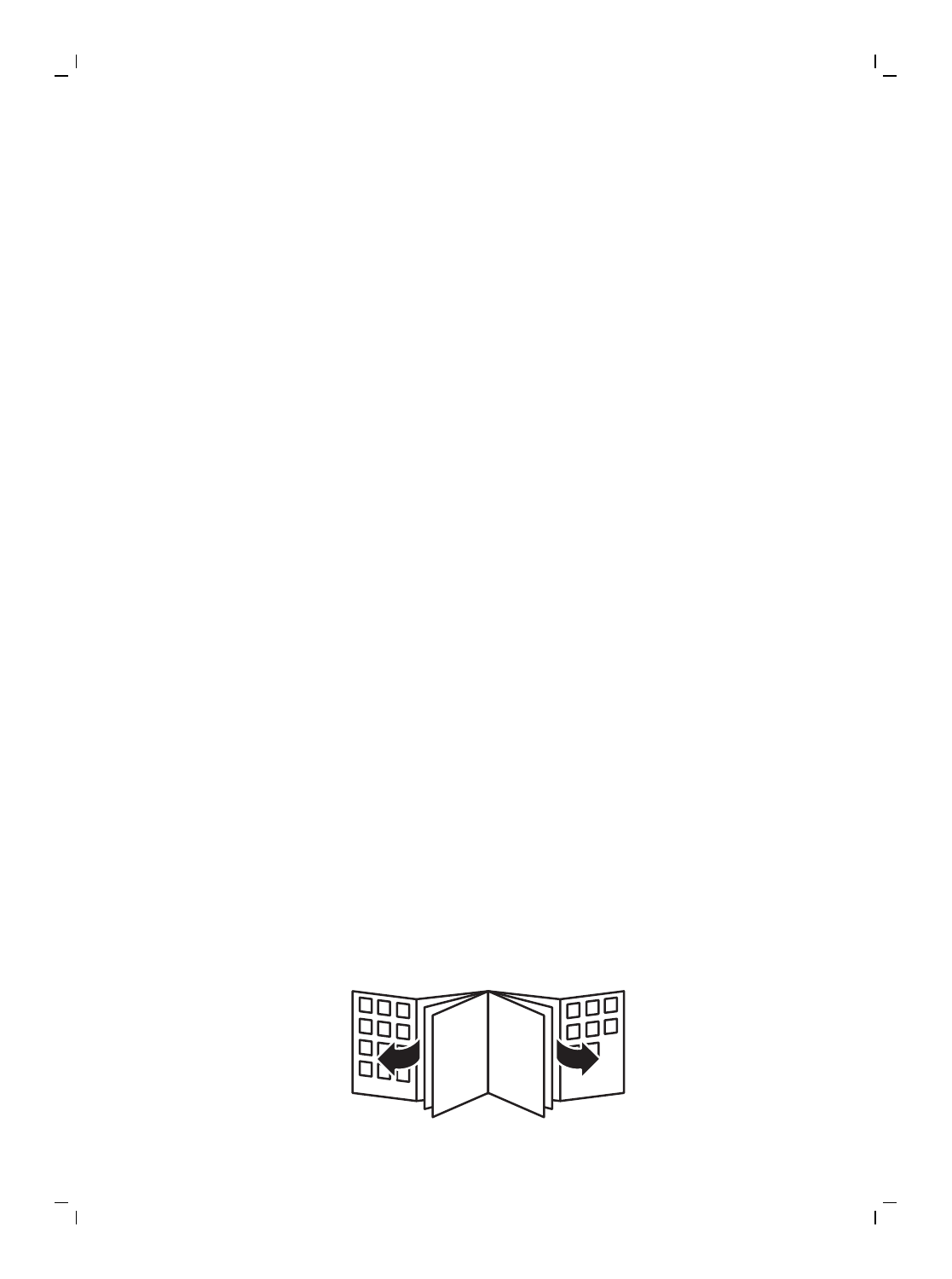

 $\mathbb{I}_+$ 

 $^{-}$ 

 $\bigodot$ 

 $^{-1}$ 

 $\mathord{\hspace{1pt}\text{--}\hspace{1pt}}_1$ 

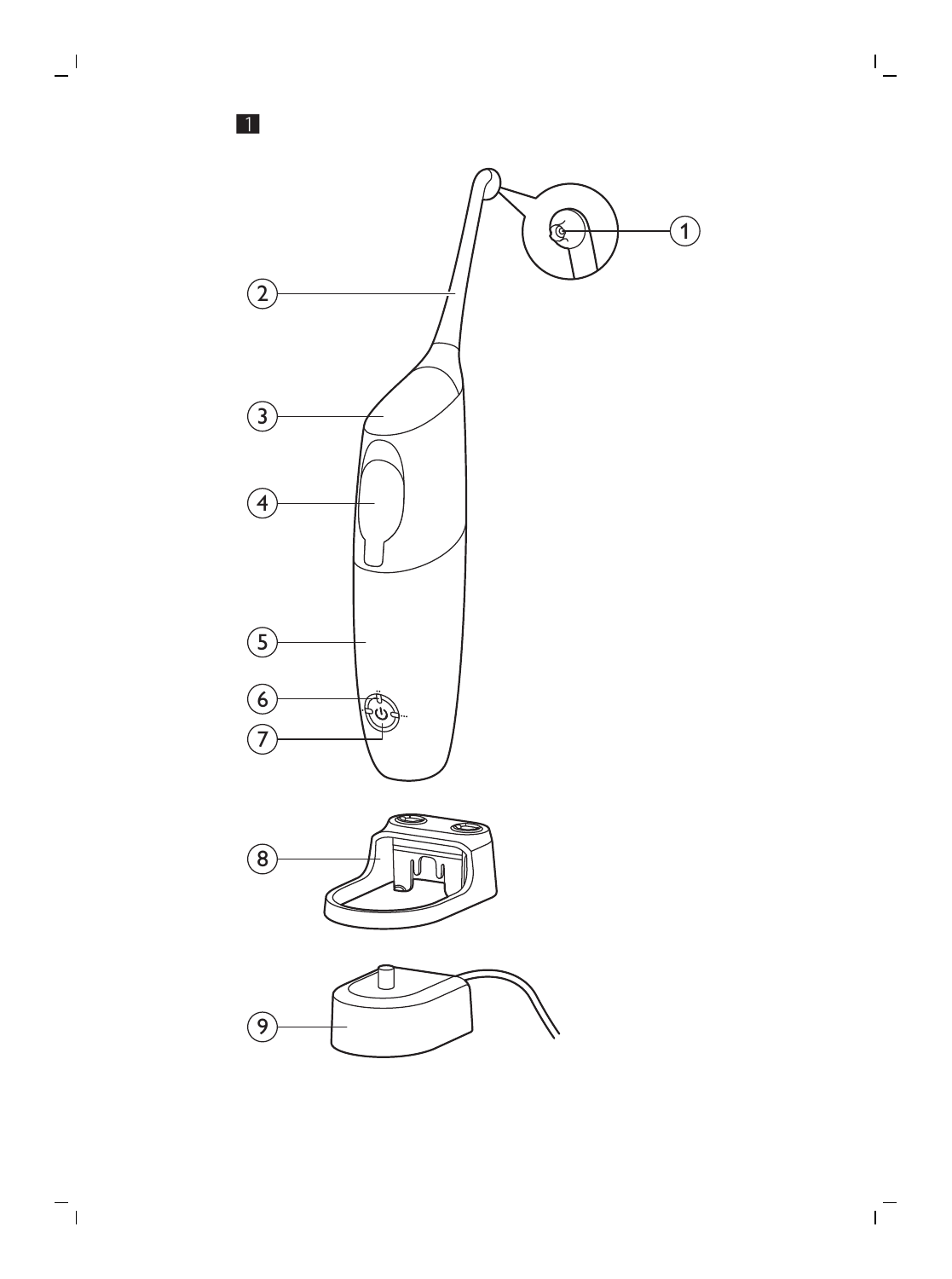$\mathord{\hspace{1pt}\text{--}\hspace{1pt}}_\mathord{\mathbb{L}}$ 

 $\mathbb{L}$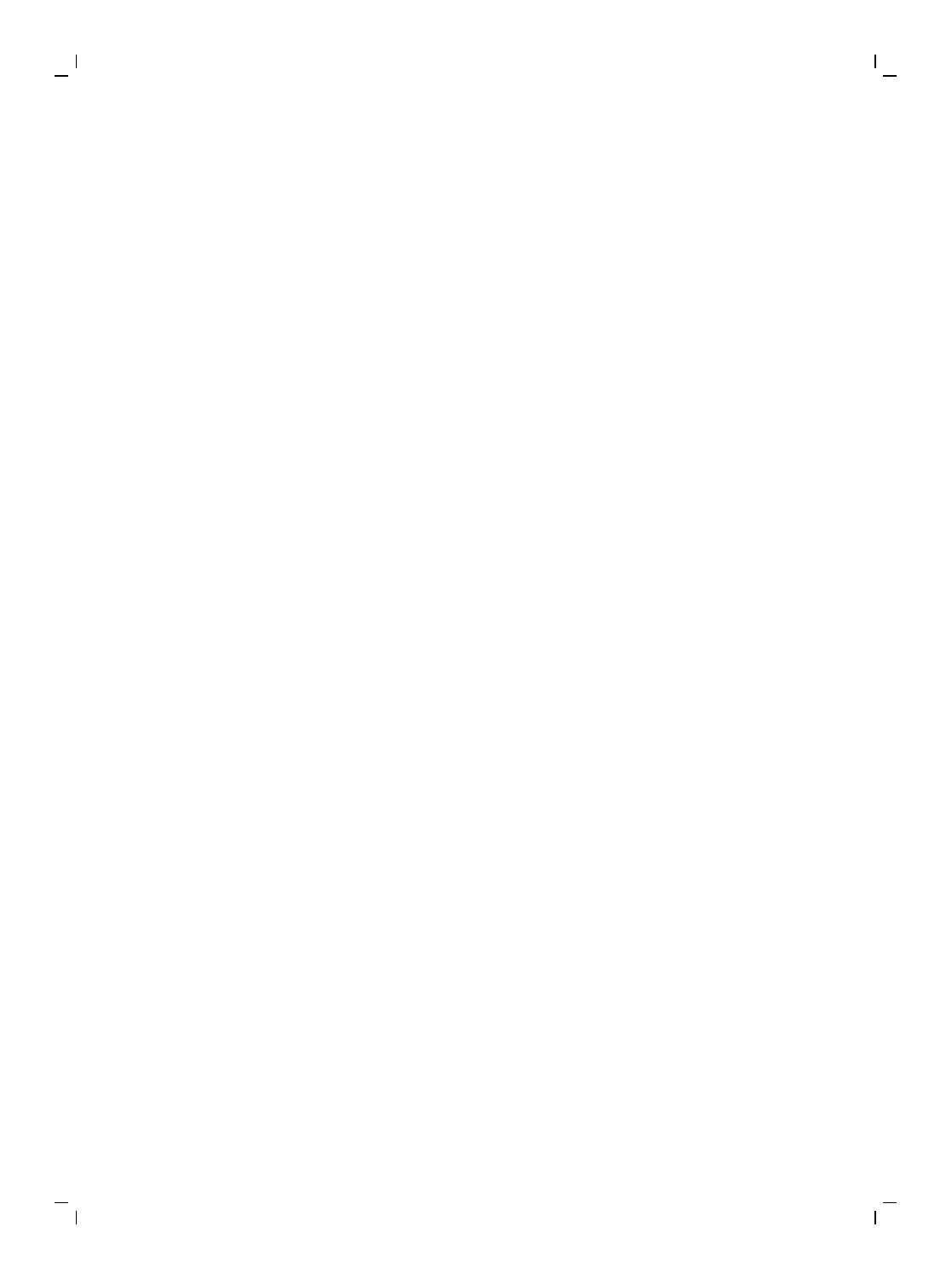English 6<br>Русский 16<br>Қазақша 25

 $\mathbb{L}$ 

 $\overline{1}$ 

 $\mathbf{L}^{\mathrm{I}}$ 

 $\top_1$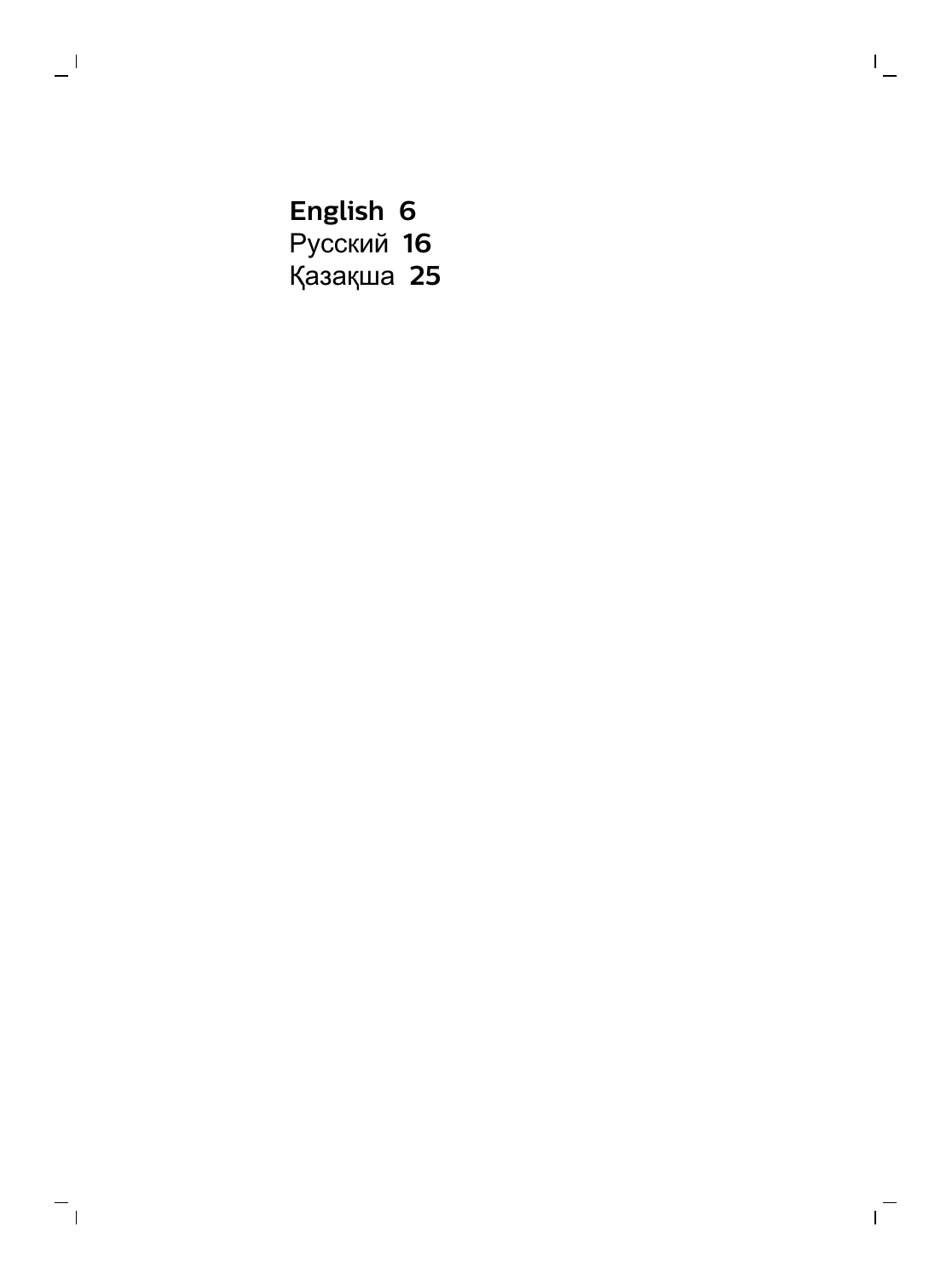<span id="page-5-0"></span> $\blacksquare$ 

# **Introduction**

Congratulations on your purchase and welcome to Philips! To fully benefit from the support that Philips offers, register your product at **www.philips.com/welcome**.

 $\mathsf{L}$ 

 $\mathbf{L}$ 

Use AirFloss with your favorite mouthwash as part of your oral care routine. In addition to brushing, AirFloss helps reduce the plaque in between teeth in order to improve your gum health.

# **Important safety information**

Read this important information carefully before you use the appliance and save it for future reference.

# Danger

- Keep the charger away from water. Do not place or store it over or near water contained in a bathtub, washbasin, sink etc. Do not immerse the charger in water or any other liquid. After cleaning, make sure the charger is completely dry before you connect it to the mains.

# Warning

- The mains cord cannot be replaced. If the mains cord is damaged, discard the charger.
- Always have the charger replaced with one of the original type in order to avoid a hazard.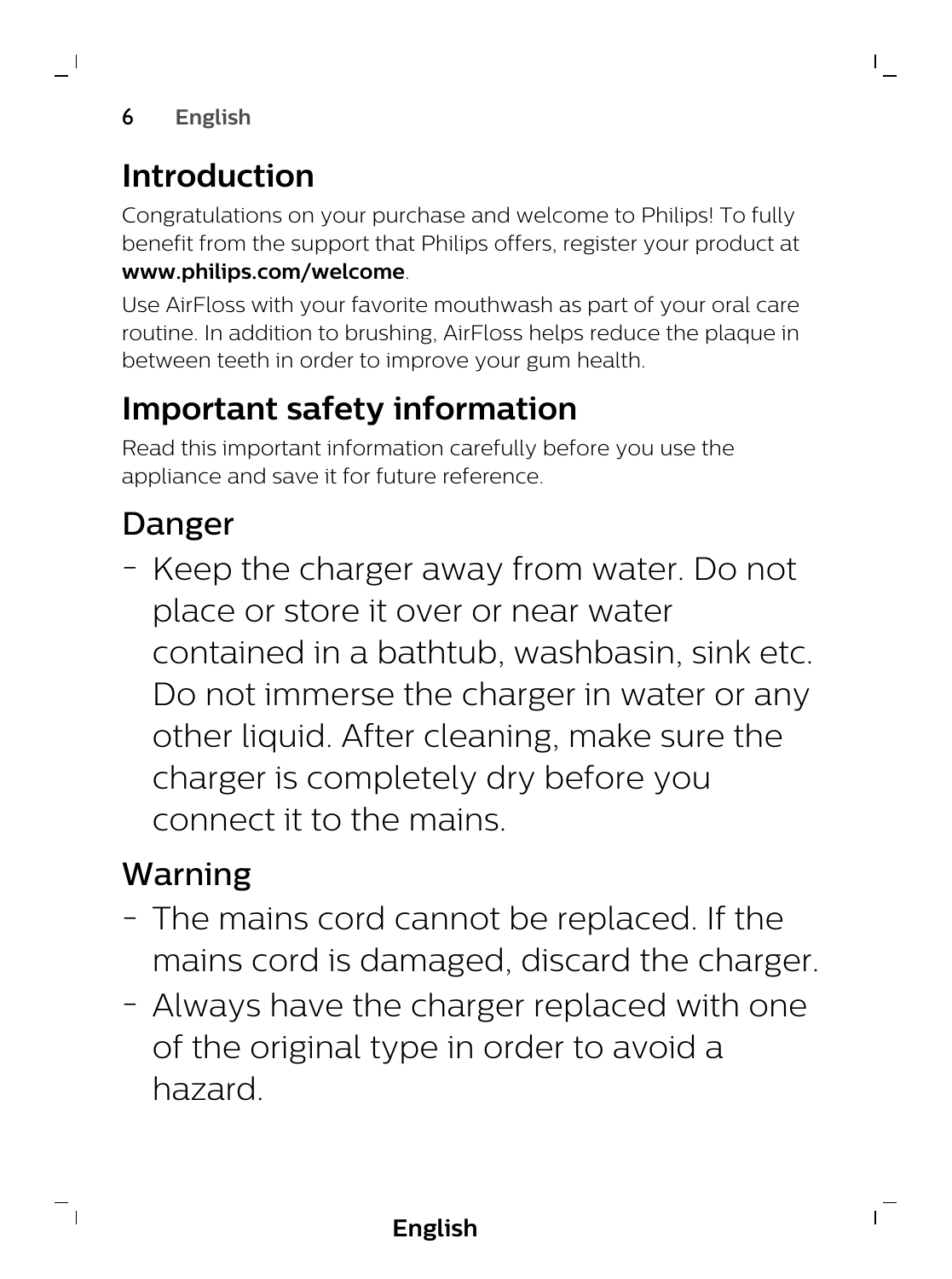$\mathbb{L}$ 

 $\mathbf{L}$ 

- Use only charger type HX6100 provided with the AirFloss Ultra to recharge the battery.

 $\overline{\phantom{0}}$ 

 $^{-}$ ı

- If the appliance is damaged in any way (AirFloss Ultra nozzle, handle and/or charger), stop using it.
- This appliance contains no serviceable parts. If the appliance is damaged, contact the Consumer Care Centre in your country (see chapter 'Warranty and support').
- Do not use the charger outdoors or near heated surfaces.
- This appliance is not intended for use by persons (including children) with reduced physical, sensory or mental capabilities, or lack of experience and knowledge, unless they have been given supervision or instruction concerning use of the appliance by a person responsible for their safety.
- Children should be supervised to ensure that they do not play with the appliance.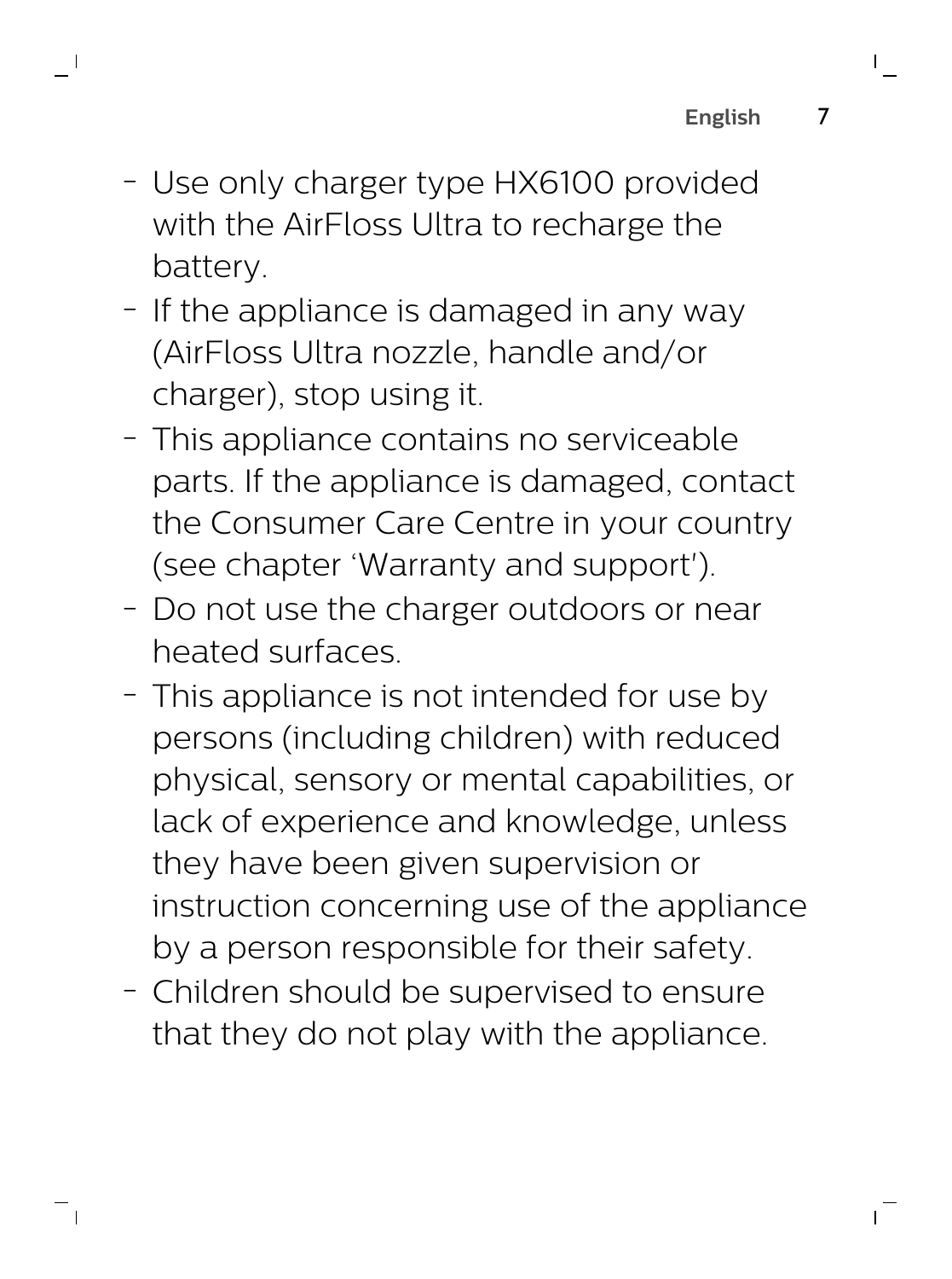$\sim$  1

 $\sqsupset$ 

## Caution

- Consult your dentist before you use this appliance if you have had recent oral or gum surgery, suffer from an ongoing dental condition, had extensive dental work in the previous 2 months, or have suspected issues with your dental work (filings, crowns, etc.).

 $\mathsf{L}$ 

 $\mathbf{L}$ 

- Consult your dentist if excessive bleeding occurs after using this appliance or if bleeding continues to occur after 4 weeks of use.
- If you have medical concerns, consult your doctor before you use this appliance.
- This Philips appliance complies with the safety standards for electromagnetic devices. If you have a pacemaker or other implanted device, contact your physician or the appliance manufacturer of the implanted appliance prior to use.
- Do not use attachments other than the ones recommended by the manufacturer.
- Do not exert excessive pressure on the nozzle tip of the nozzle.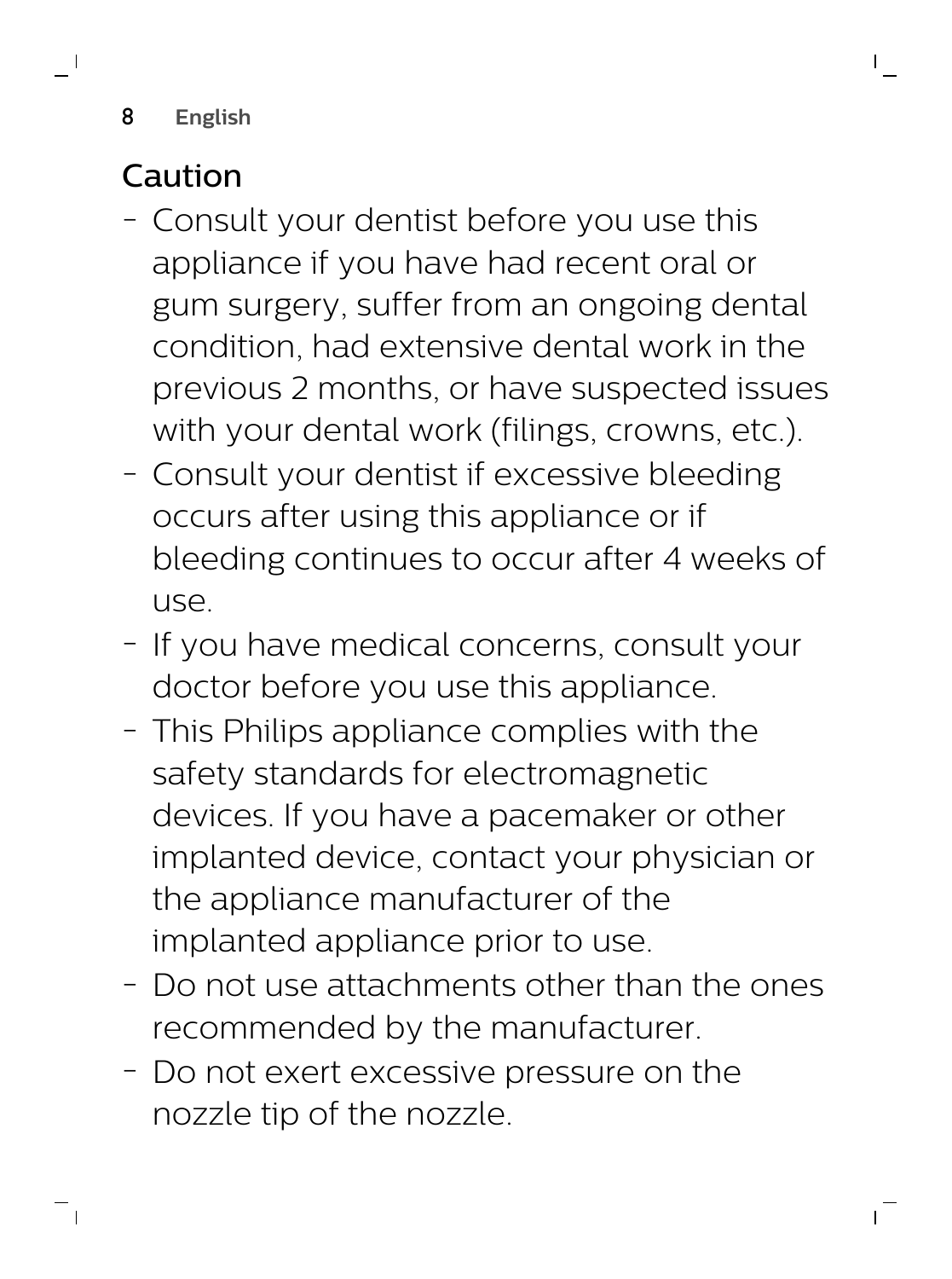$\mathbf{L}$ 

 $\mathbf{L}$ 

- To avoid physical injury, do not fill the reservoir with hot water. Do not put foreign objects in the reservoir.
- Only use the AirFloss Ultra for its intended purpose as described in this user manual.
- To avoid physical injury, do not direct the spray under the tongue or into the ear, nose, eye or other sensitive area.
- Do not clean the AirFloss Ultra nozzle, the handle, the charger, the water reservoir and its cover in the dishwasher or a microwave.
- To avoid an ingestion hazard, do not put isopropyl alcohol or other cleaning fluids in the reservoir.
- The AirFloss Ultra is a personal care appliance and is not intended for use on multiple patients in a dental practice or institution.

## Electromagnetic fields (EMF)

This Philips appliance complies with all applicable standards and regulations regarding exposure to electromagnetic fields.

# **Your Philips AirFloss Ultra (Fig. 1)**

**1** Nozzle tip

 $\blacksquare$ 

 $\overline{\phantom{a}}$ 

**2** AirFloss Ultra nozzle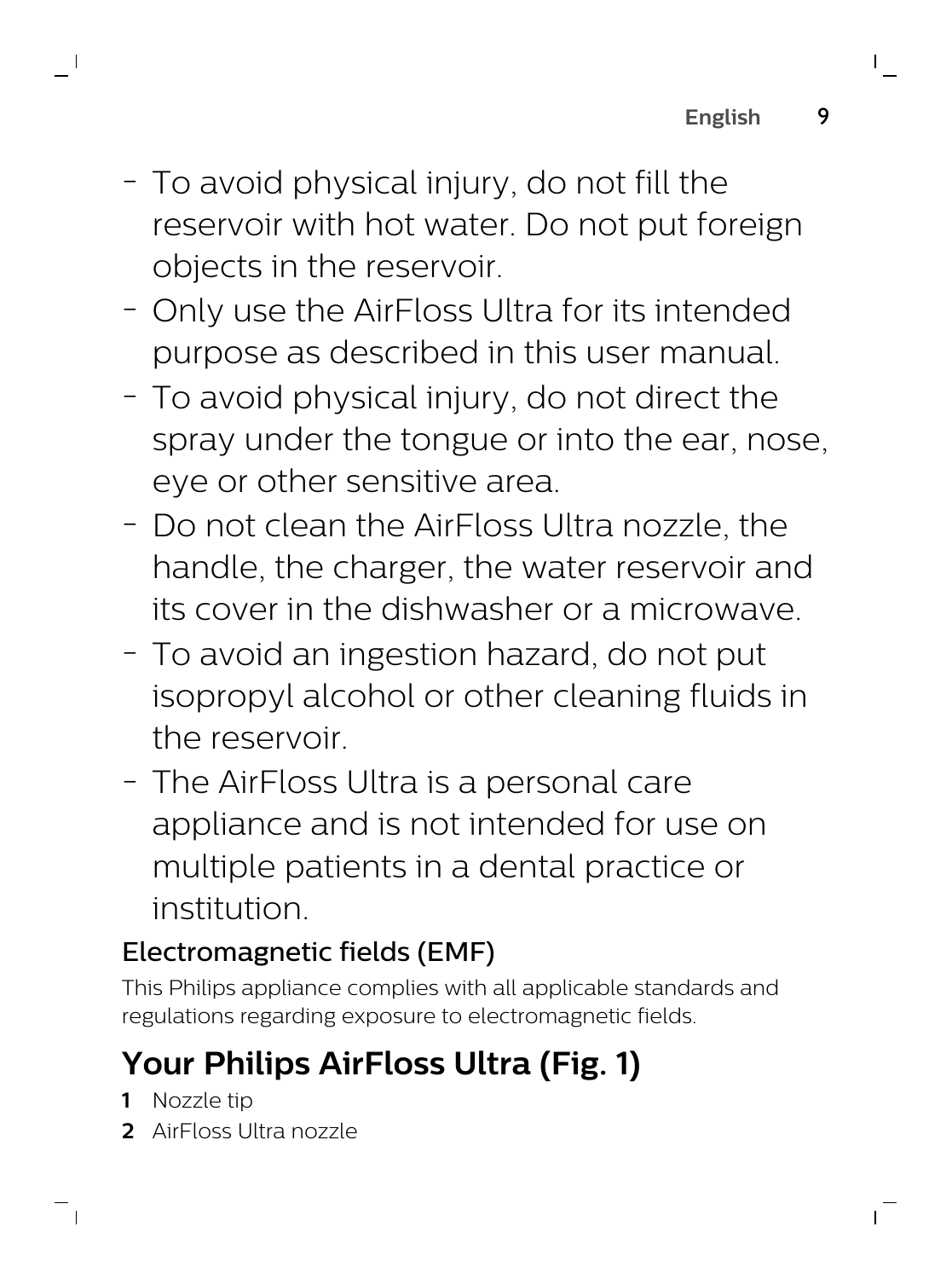$\overline{\phantom{0}}$ 

 $\blacksquare$ 

- **3** Activation button
- **4** Reservoir and reservoir door
- **5** Handle
- **6** Charge & burst mode indicators
- Single burst: 1 LED
- Double burst: 2 LEDs
- Triple burst: 3 LEDs
- **7** Power/mode button
- **8** Removable nozzle holder (select models)
- **9** Charger

Note: The contents of the box may very based on the model purchased.

L

 $\mathbf{L}$ 

# **Charging**

Charge the AirFloss Ultra for 24 hours before first use.

- **1** Put the plug of the charger in the electrical outlet.
- **2** Place the handle on the charger.

Charging process: (Fig. 3)

- 1 green LED: 33% charged.
- 2 green LEDs: 66% charged.
- 3 green LEDs: 100% charged.

Note: When it is fully charged, AirFloss Ultra has an operating time of up to 11 days when it is used in triple burst mode, and up to 33 days when it is used in single burst mode.

Note: When the charge indicators flash yellow, the battery is low and needs to be recharged (fewer than 3 uses left).

# **Preparing for use**

**1** Align the nozzle and press the nozzle down onto the handle ('click') (Fig. 4).

Note: We advise you to place the tip facing the front of the handle as the illustration shows, but the nozzle can be placed in the handle either way without affecting the function. You can try both options and use what works best for you in your oral care routine.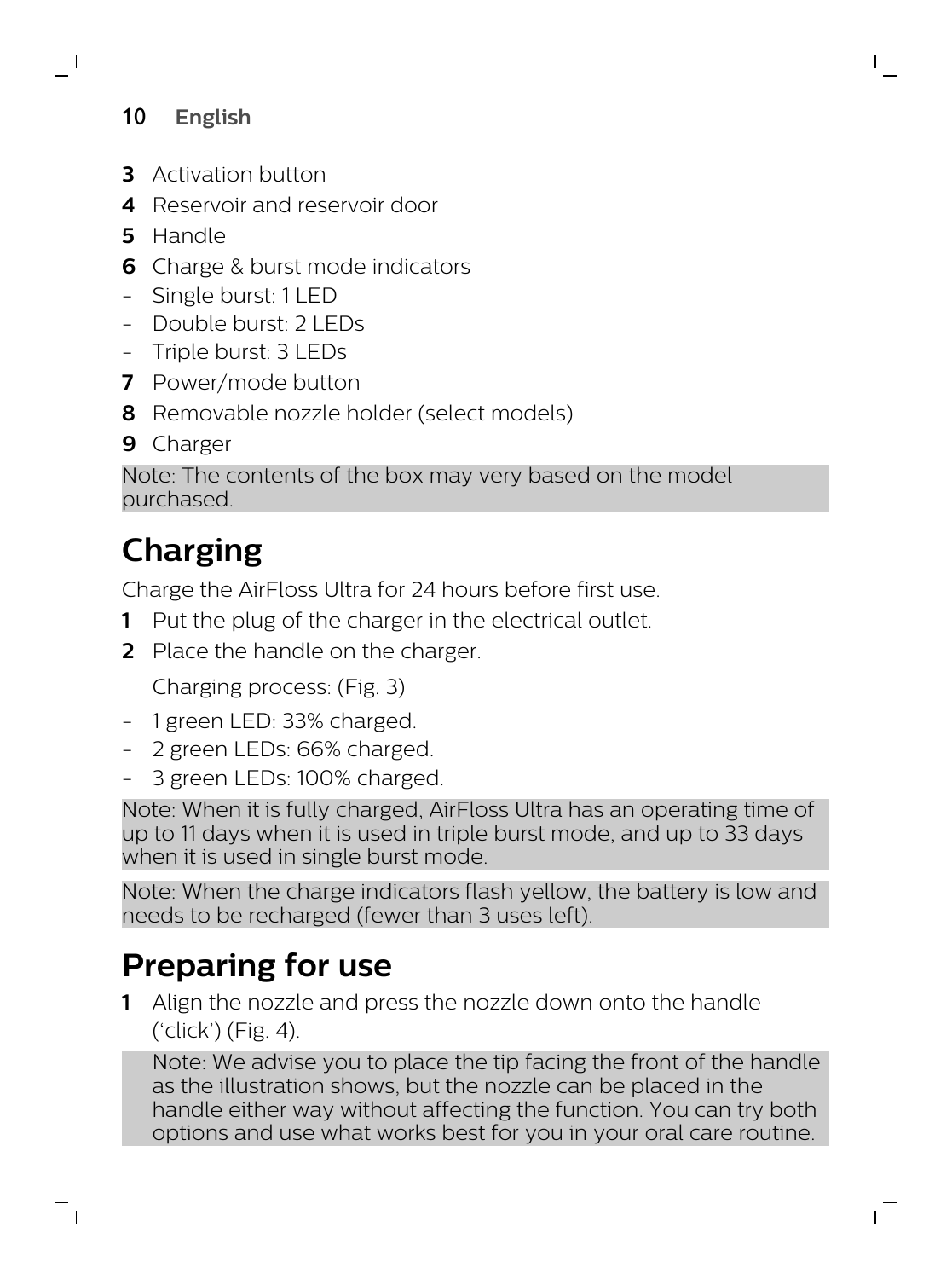$\mathbf{L}$ 

 $\mathbf{L}$ 

Note: Replace the nozzle (HX8032, HX8033) every 6 months for optimal results. Also replace the nozzle if it becomes loose or no longer 'clicks' onto the handle.

Note: The AirFloss Ultra only supports AirFloss Ultra nozzles. Do not attempt to use non-AirFloss Ultra nozzles on the AirFloss Ultra handle.

- **2** Open the cover of the reservoir ('click') (Fig. 5).
- **3** Fill the reservoir with mouthwash or water. (Fig. 6)

Tip: For the best result and a fresher experience, we advise you to use mouthwash with your AirFloss Ultra.

Note: Do not use mouthwash that contains isopropyl myristate (e.g. Dentyl Active) or high concentrations of essential oils, as it may damage the appliance. This includes all mouthwash sold in glass and ceramic packaging.

- **4** Close the cover of the reservoir by pressing ('click') (Fig. 7).
- **5** Press the power/mode button to switch on the appliance. (Fig. 8) The LEDs illuminate.
- **6** Press and hold the activation button until spray comes out of the tip of the nozzle. (Fig. 9)

## **Using the appliance**

 $\blacksquare$ 

**1** Make sure the AirFloss Ultra is switched on. If it is off, press and release the power/mode button to switch on the appliance. (Fig. 8)

You can change the modes to have the desired amounts of bursts each time you press the activation button (Fig. 9). For optimal results, use the triple burst mode (the default setting) from both the outside and inside of your teeth.

To change modes, press the power/mode button to cycle through the modes until you reach your desired mode. The LEDs show the selected mode:

- Single burst: 1 LED (Fig. 10)
- Double burst: 2 LEDs (Fig. 11)
- Triple burst: 3 LEDs (Fig. 12)

 $\overline{1}$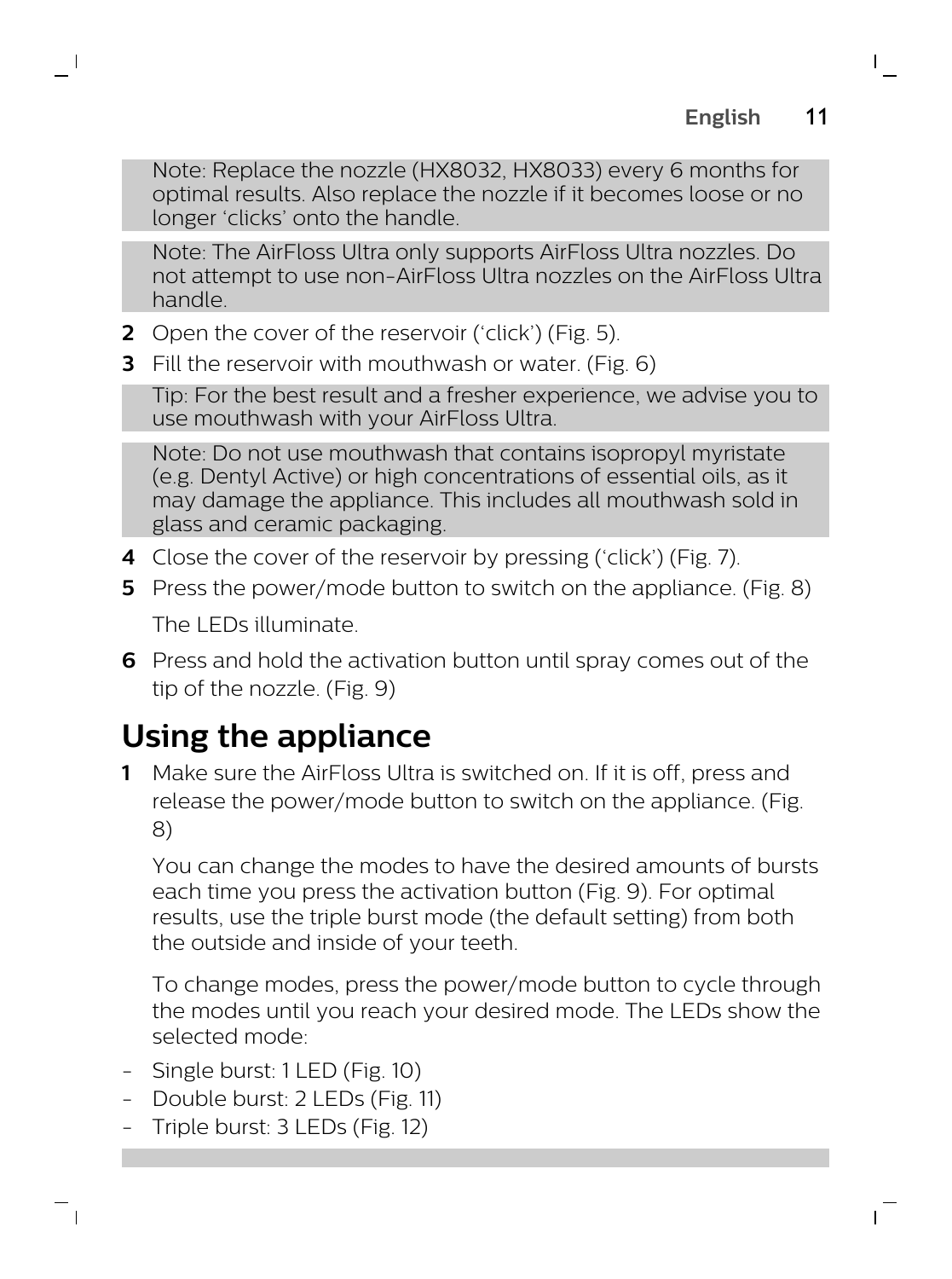$\overline{\phantom{0}}$ 

Note: The AirFloss Ultra remembers what mode was selected last and it is ready for the next use. If your AirFloss Ultra becomes fully drained of power, it will go back to the triple burst default mode once it has been recharged.

 $\mathsf{L}$ 

 $\mathbf{L}$ 

- **2** Place the nozzle tip between two teeth at your gum line. Slightly close your lips over the nozzle when it is in place, to avoid splashing. (Fig. 13)
- **3** Press the activation button to deliver 1-3 bursts (depending on the selected mode) of air and micro-droplets of mouthwash or water between the teeth. (Fig. 14)
- **4** Slide the nozzle tip along the gum line until you feel it settle between the next two teeth.
- **5** Continue this procedure for all spaces between your teeth. including behind your back teeth. (Fig. 15)

Note: Refill the reservoir as needed.

### Auto-burst function

Hold the activation button to deliver bursts continuously, approximately one second between set of bursts.

### Automatic shut-off function

The AirFloss automatically turns off if it has not been used for one minute.

# **Cleaning**

If the AirFloss Ultra becomes clogged, or to clean the inside of the AirFloss, fill the reservoir with warm water and press the activation button until the reservoir is empty.

**Do not clean the nozzle, handle or charger in the dishwasher.**

**Do not use cleaning agents to clean the appliance. The formulation or strength of some agents may damage the appliance.**

### Handle and nozzle

 $\blacksquare$ 

**1** Remove the AirFloss Ultra nozzle from the handle. Rinse the nozzle after each use to eliminate the residue left in it. (Fig. 16)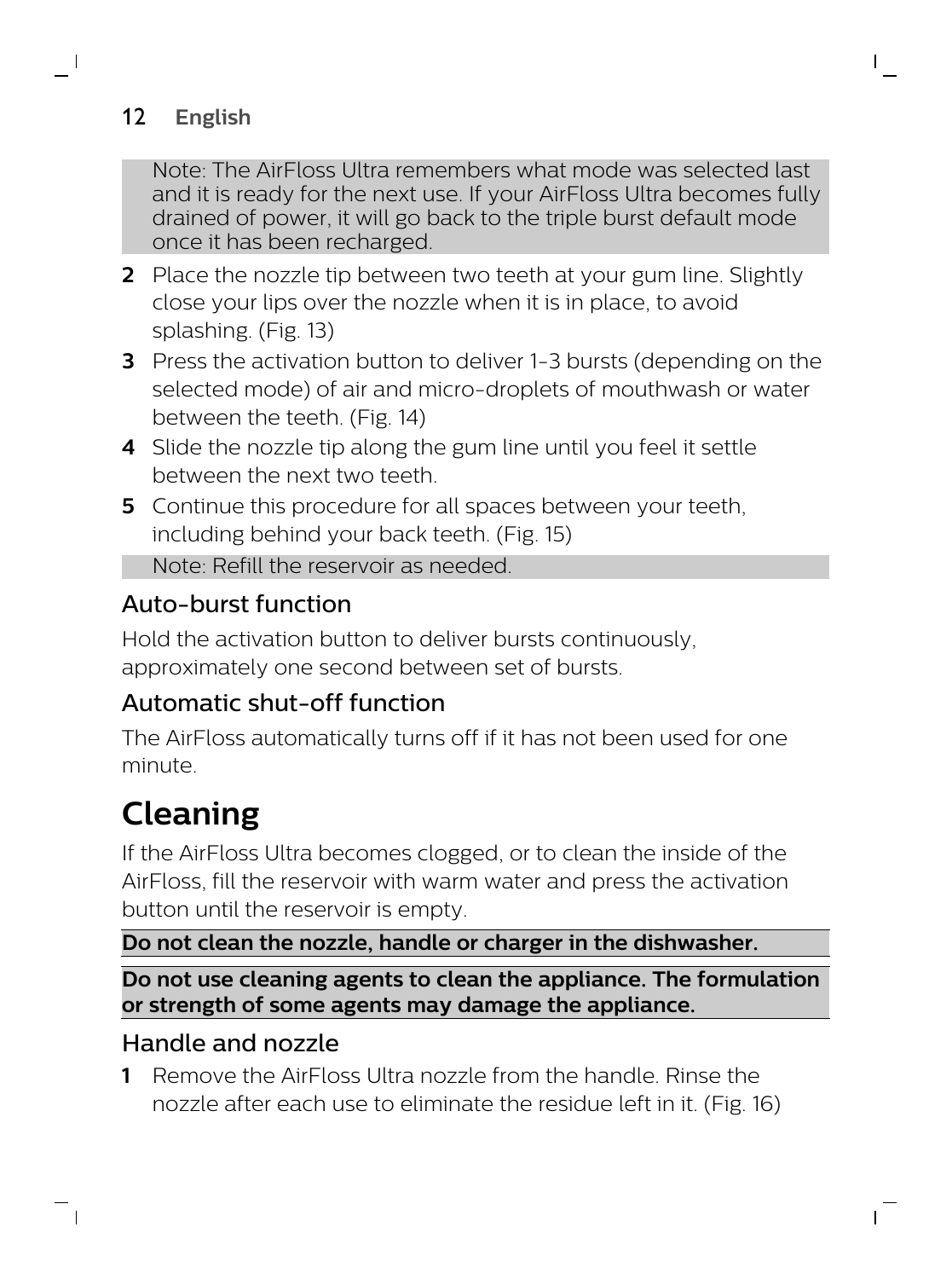$\mathsf{L}$ 

 $\mathbf{L}$ 

**2** Open the reservoir and rinse it under a faucet to eliminate residue. (Fig. 17)

Tip: You can also use a cotton swab to wipe the reservoir and remove the remaining residue.

Note: Do not immerse the handle in water.

Note: Failure to remove residue from the nozzle or reservoir may result in an unhygienic condition.

**3** Wipe the entire surface of the handle with a damp cloth. (Fig. 18)

### **Charger**

 $\overline{\phantom{a}}$ 

- **1** Unplug the charger before you clean it.
- **2** Wipe the surface of the charger with a damp cloth.

# **Storage**

If you are not going to use AirFloss Ultra for an extended period of time, follow the steps below.

- **1** Open the cover of the reservoir and empty it.
- **2** Press the activation button until no more spray comes out of the nozzle.
- **3** Unplug the charger.
- **4** Clean AirFloss Ultra nozzle, handle and charger. Refer to chapter 'Cleaning'.
- **5** Store AirFloss Ultra in a cool, dry place away from direct sunlight.

# **Recycling**

- This symbol means that this product shall not be disposed of with normal household waste (2012/19/EU) (Fig. 28).
- This symbol means that this product contains a built-in rechargeable battery which shall not be disposed of with normal household waste (Fig. 29) (2006/66/EC). We strongly advise you to take your product to an official collection point or a Philips service center to have a professional remove the rechargeable battery.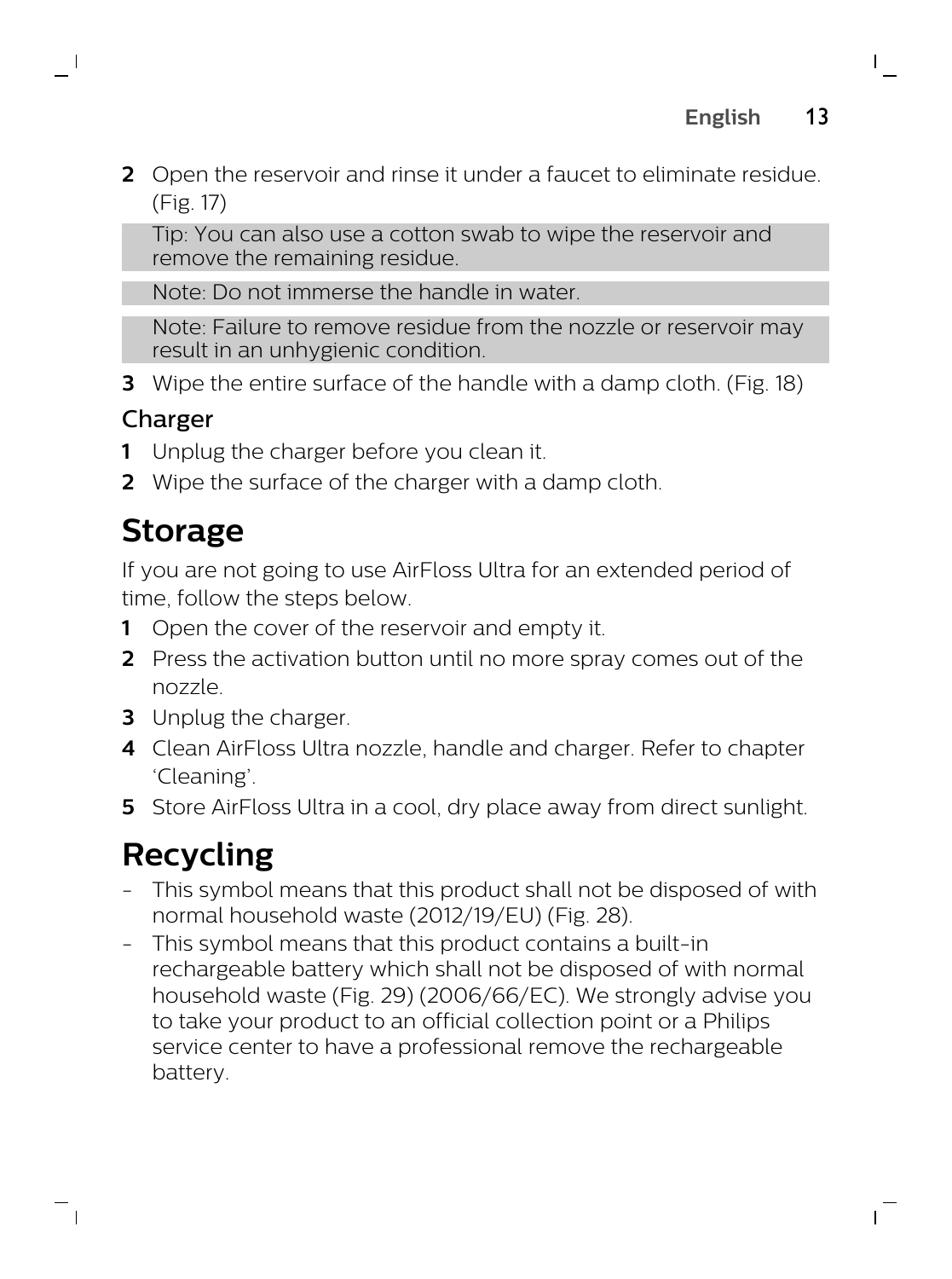$\overline{\phantom{a}}$ 

- Follow your country's rules for the separate collection of electrical and electronic products and rechargeable batteries. Correct disposal helps prevent negative consequences for the environment and human health.

 $\mathsf{L}$ 

 $\mathbf{L}$ 

### Removing the rechargeable battery

### **Please note that this process is not reversible.**

- **1** To deplete the battery, repeatedly press the activation button until the AirFloss no longer produces any bursts of air. (Fig. 20)
- **2** Remove the AirFloss nozzle from the handle. (Fig. 21)
- **3** Firmly grab the handle with one hand at the top and one hand on the bottom. (Fig. 22)
- **4** Snap the handle into two parts. (Fig. 23)

Note: This step requires a good amount of physical force. The top and bottom half of the handle should be separated once you snap the handle.

- **5** Remove the bottom half of the handle. (Fig. 24)
- **6** Cut all 6 wires on the internal component with scissors. (Fig. 25)
- **7** Completely pull apart the internal component from the top part of the handle. (Fig. 26)
- **8** The battery is located inside the top half of the handle. Remove the battery and dispose of it properly (not in household waste). (Fig. 27)

## **Warranty and support**

If you need information or support, please visit

**www.philips.com/support** or read the international warranty leaflet.

# **Warranty restrictions**

The terms of the international warranty do not cover the following:

- AirFloss Ultra nozzle

- Damage caused by use of unauthorized replacement parts.
- Damage caused by misuse, abuse, neglect, alterations or unauthorized repair.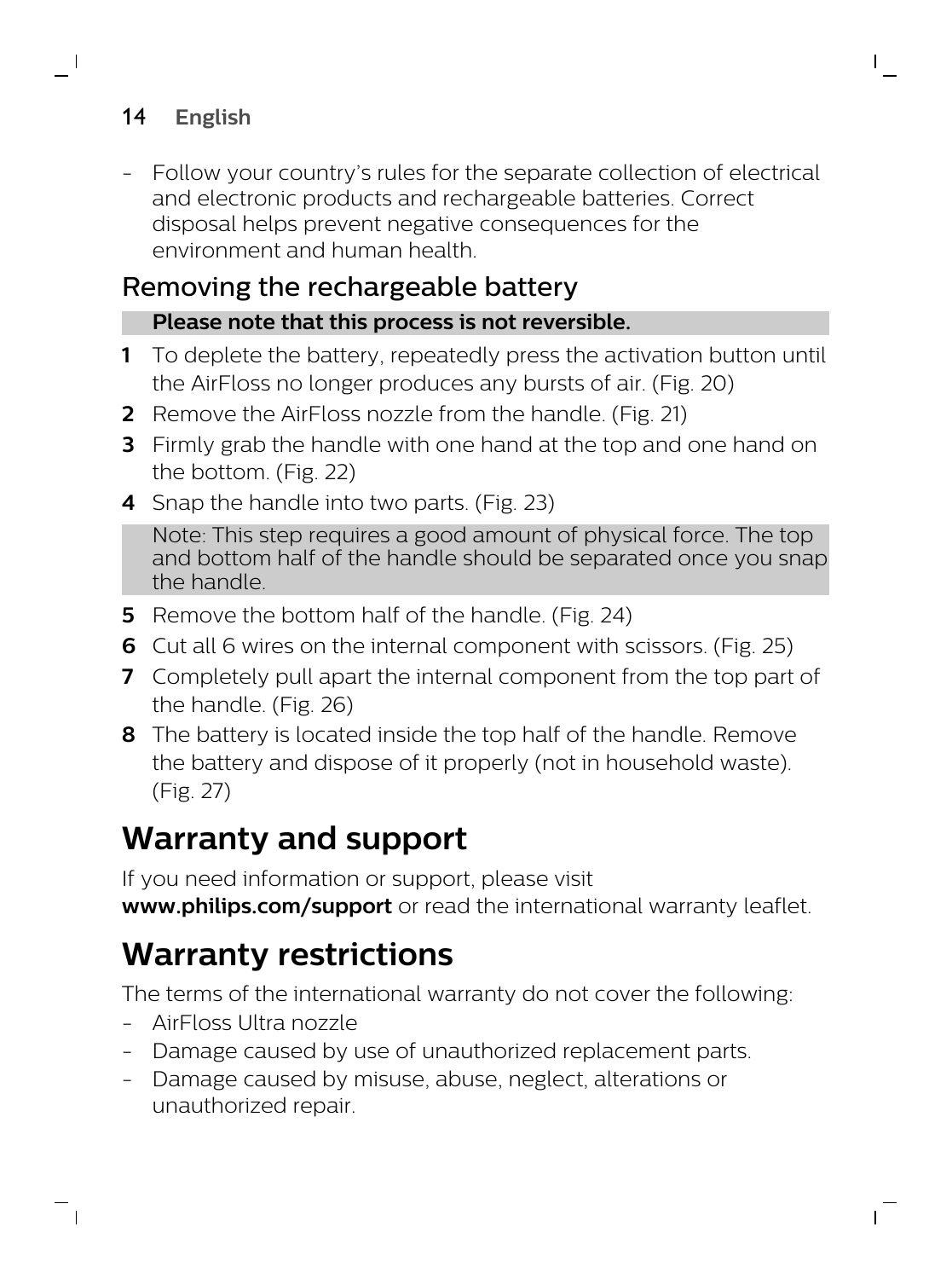- Normal wear and tear, including chips, scratches, abrasions, discoloration or fading.

 $\Box^{\dagger}$ 

 $\mathord{\hspace{1pt}\text{--}\hspace{1pt}}_1$ 

 $\overline{1}$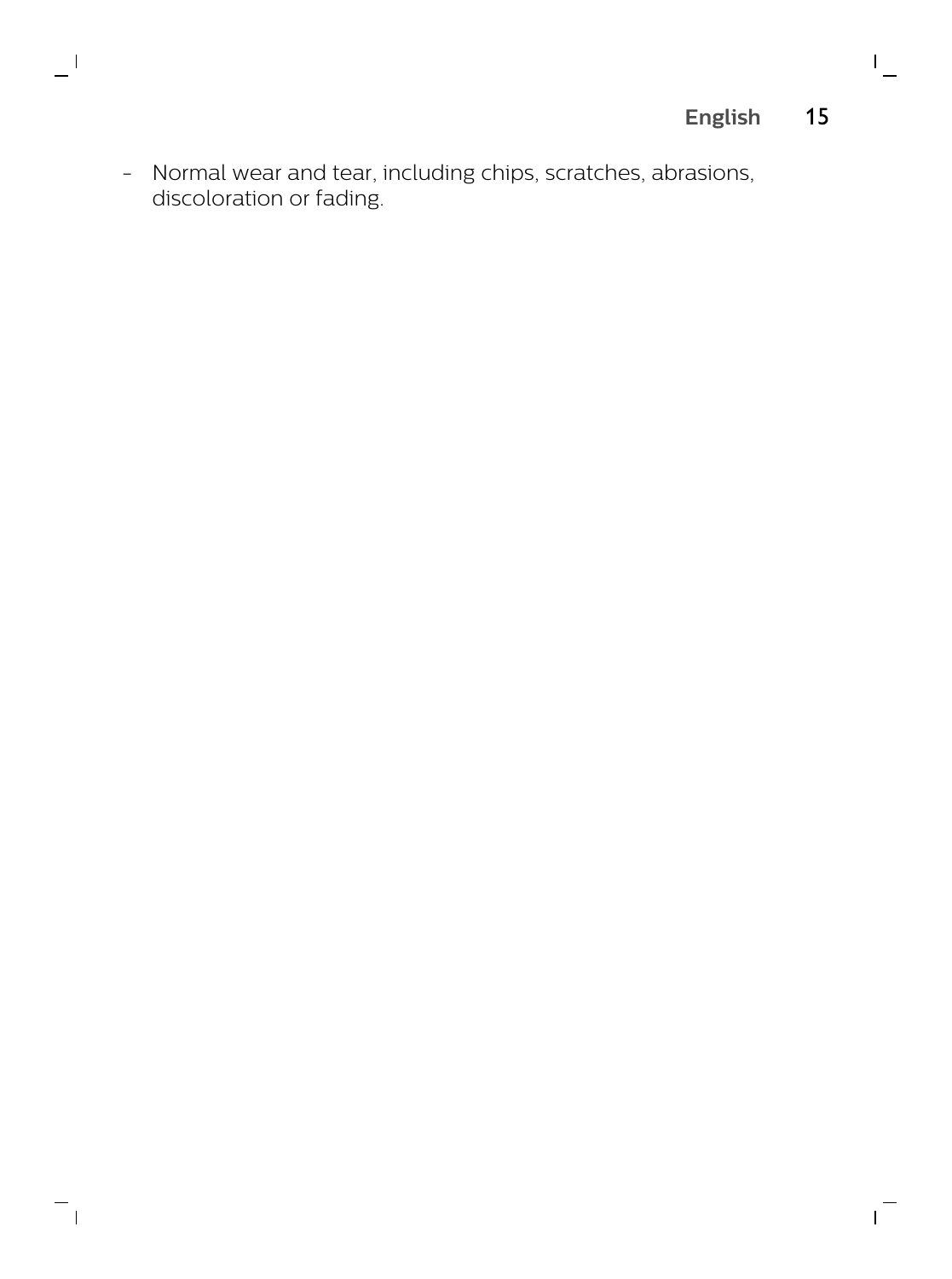#### 16 Русский

<span id="page-15-0"></span> $\overline{\phantom{0}}$ 

## Введение

Поздравляем с покупкой продукции Philips! Чтобы воспользоваться всеми преимуществами поддержки Philips, зарегистрируйте изделие на веб-сайте **www.philips.com/welcome**.

 $\mathsf{L}$ 

 $\mathbf{L}$ 

Используйте прибор для чистки межзубных промежутков Philips Sonicare в комплекте AirFloss Ultra (далее: прибор AirFloss или AirFloss Ultra, а также ручка) вместе с любимым ополаскивателем для полости рта в процессе ежедневной чистки зубов. Прибор для чистки межзубных промежутков Philips Sonicare помогает тщательнее очищать налет в межзубных промежутках и сохранять десны здоровыми.

## Важные сведения о безопасности **-** Дополнение к эксплуатационной документации

Перед началом эксплуатации прибора внимательно ознакомьтесь с настоящим буклетом и сохраните его для дальнейшего использования в качестве справочного материала.

### Опасно!

 $\blacksquare$ 

- Храните зарядное устройство вдали от воды! Не помещайте и не оставляйте зарядное устройство над водой или поблизости от воды, налитой в ванну, раковину и т. д. Не опускайте зарядное устройство в воду или другие жидкости. После чистки проверяйте, что зарядное устройство полностью высохло, прежде чем подключать его к сетевой розетке.

### Предупреждение

- Сетевой шнур заменить нельзя. Если он поврежден, зарядное устройство необходимо заменить полностью.
- Всегда заменяйте зарядное устройство только оригинальным устройством, чтобы обеспечить безопасную эксплуатацию прибора.
- Для зарядки аккумулятора используйте только зарядное устройство HX6100, входящее в комплектацию прибора AirFloss "Ultra".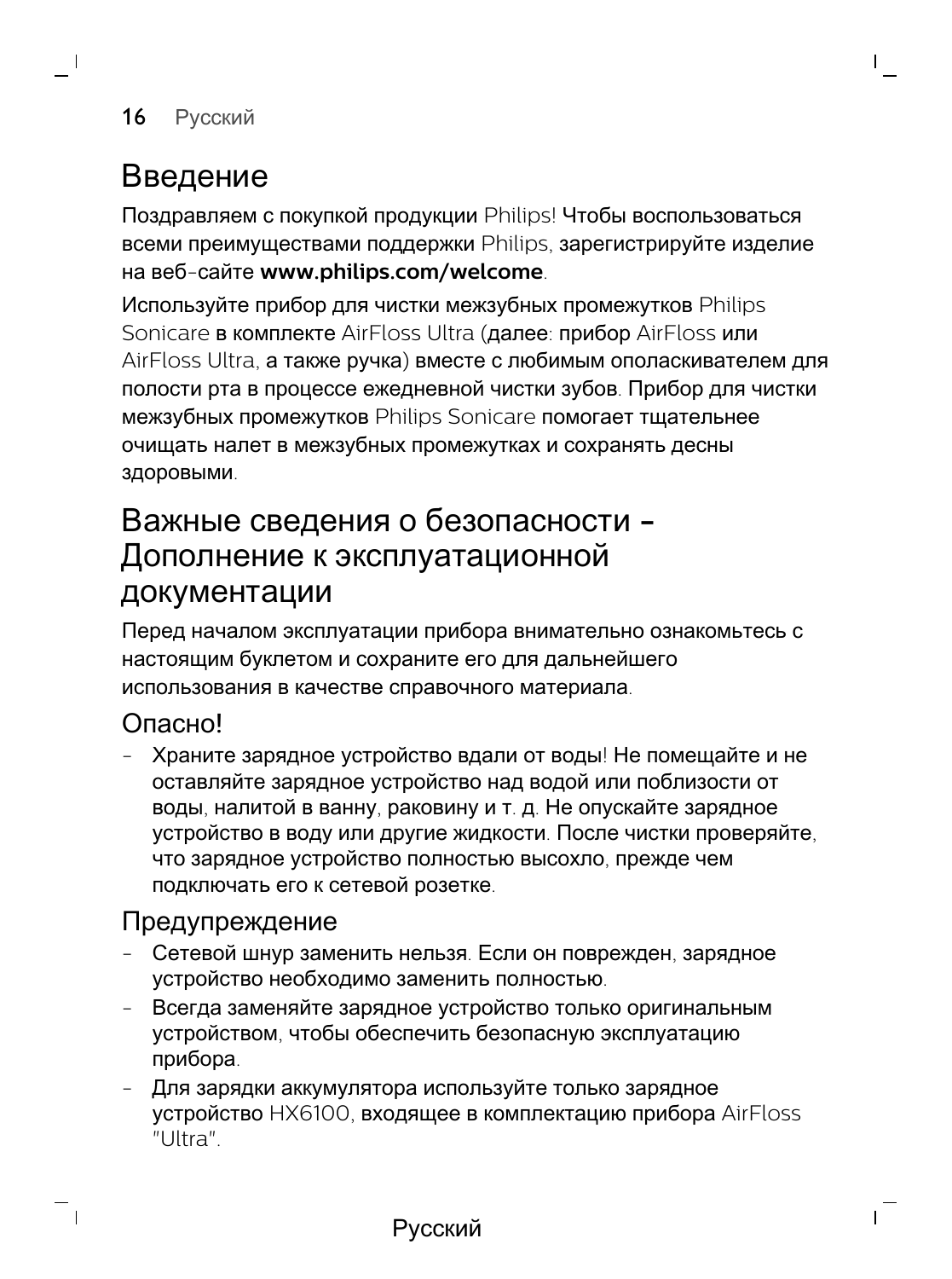- При повреждении любой части прибора (насадка AirFloss Ultra (далее: насадка), ручка и/или зарядное устройство) прекратите его использование.
- Данное устройство не содержит деталей, замена и ремонт которых может выполняться пользователем. Если прибор поврежден, обратитесь в центр поддержки потребителей в вашей стране (см. главу «Гарантия и поддержка»).
- Не используйте зарядное устройство вне помещений или рядом с нагреваемыми поверхностями.
- Данный прибор не предназначен для использования лицами (включая детей) с ограниченными возможностями сенсорной системы или ограниченными умственными или физическими способностями, а также лицами с недостаточным опытом и знаниями, кроме как под контролем и руководством лиц, ответственных за их безопасность.
- Не позволяйте детям играть с прибором.

### Внимание!

 $\overline{\phantom{a}}$ 

 $\blacksquare$ 

- Если за последние 2 месяца вы перенесли операцию ротовой полости или десен, проводили серьезное лечение зубов, а также если у вас наблюдаются заболевания ротовой полости в активной стадии или проблемы с пломбами, коронками и т. п., перед использованием прибора проконсультируйтесь со стоматологом.
- Если после использования прибора появляется сильная кровоточивость десен или кровотечение не прекращается через 4 недели, проконсультируйтесь со стоматологом.
- При наличии сомнений перед использованием этого прибора проконсультируйтесь у врача.
- Прибор AirFloss Ultra соответствует стандартам безопасности для электромагнитных приборов. Если у вас есть кардиостимулятор или другой имплантированный прибор, проконсультируйтесь с врачом или производителем имплантированного прибора перед использованием.
- Используйте только аксессуары, рекомендованные производителем.
- Не прижимайте наконечник насадки слишком сильно.
- Во избежание травм не заливайте в резервуар горячую воду. Не кладите в резервуар посторонние предметы.

 $\mathbf{I}$ 

 $\mathbf{L}$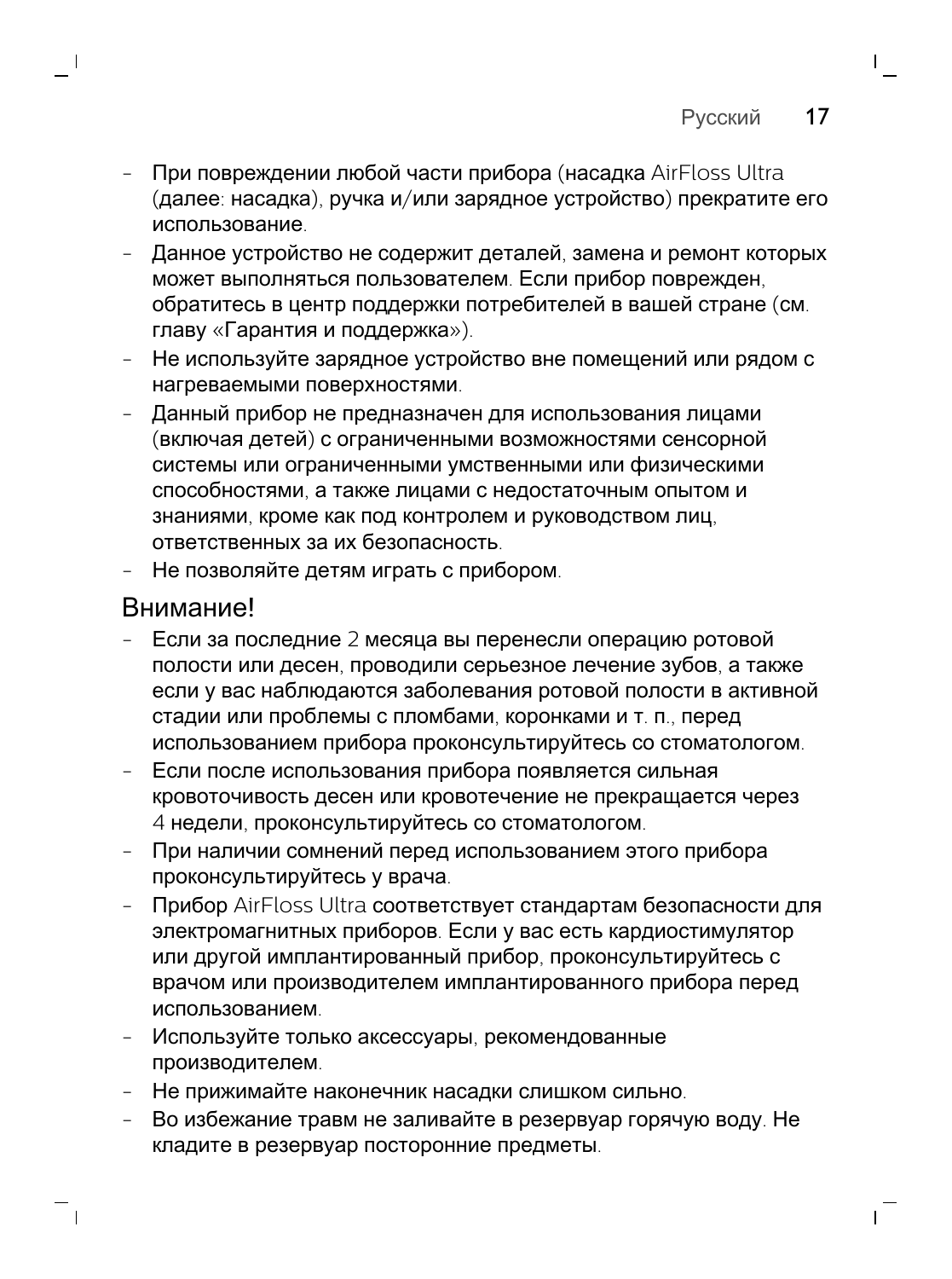#### 18 Русский

 $\overline{\phantom{0}}$ 

- Используйте прибор AirFloss "Ultra" только по назначению и в соответствии с инструкциями в руководстве пользователя.

 $\mathsf{L}$ 

 $\mathbf{L}$ 

- Во избежание травм не направляйте струю под язык, в уши, нос, глаза и другие чувствительные области.
- Не проводите очистку насадки, ручки, зарядного устройства, резервуара для воды и крышки резервуара прибора AirFloss "Ultra" в посудомоечной машине или микроволновой печи.
- Во избежание случайного проглатывания не добавляйте в резервуар изопропиловый спирт или другие чистящие жидкости.
- $A$ irFloss "Ultra" прибор личной гигиены. Он не предназначен для использования сразу несколькими пациентами стоматологической клиники или учреждения.

### Электромагнитные поля (ЭМП)

Этот прибор AirFloss Ultra соответствует всем применимым стандартам и нормам по воздействию электромагнитных полей.

## Прибор для чистки межзубных промежутков **Philips Soniare** в комплекте **AirFloss Ultra** в составе**: (**рис**. 1)**

- **1** Наконечник насадки
- **2** Насадка AirFloss «Ultra»
- **3** Кнопка активации
- **4** Резервуар и крышка резервуара
- **5** Ручка

 $\blacksquare$ 

- **6** Индикатор заряда и индикаторы режима подачи
- Одинарная подача: 1 светодиод
- Двойная подача: 2 светодиода
- Тройная подача: 3 светодиода
- **7** Кнопка питания/выбора режима
- **8** Съемный держатель насадки (только некоторые модели)
- **9** Зарядное устройство

Примечание. Комплектации различных моделей (типов) приборов для чистки межзубных промежутков смотри в Дополнении к настоящему руководству пользователя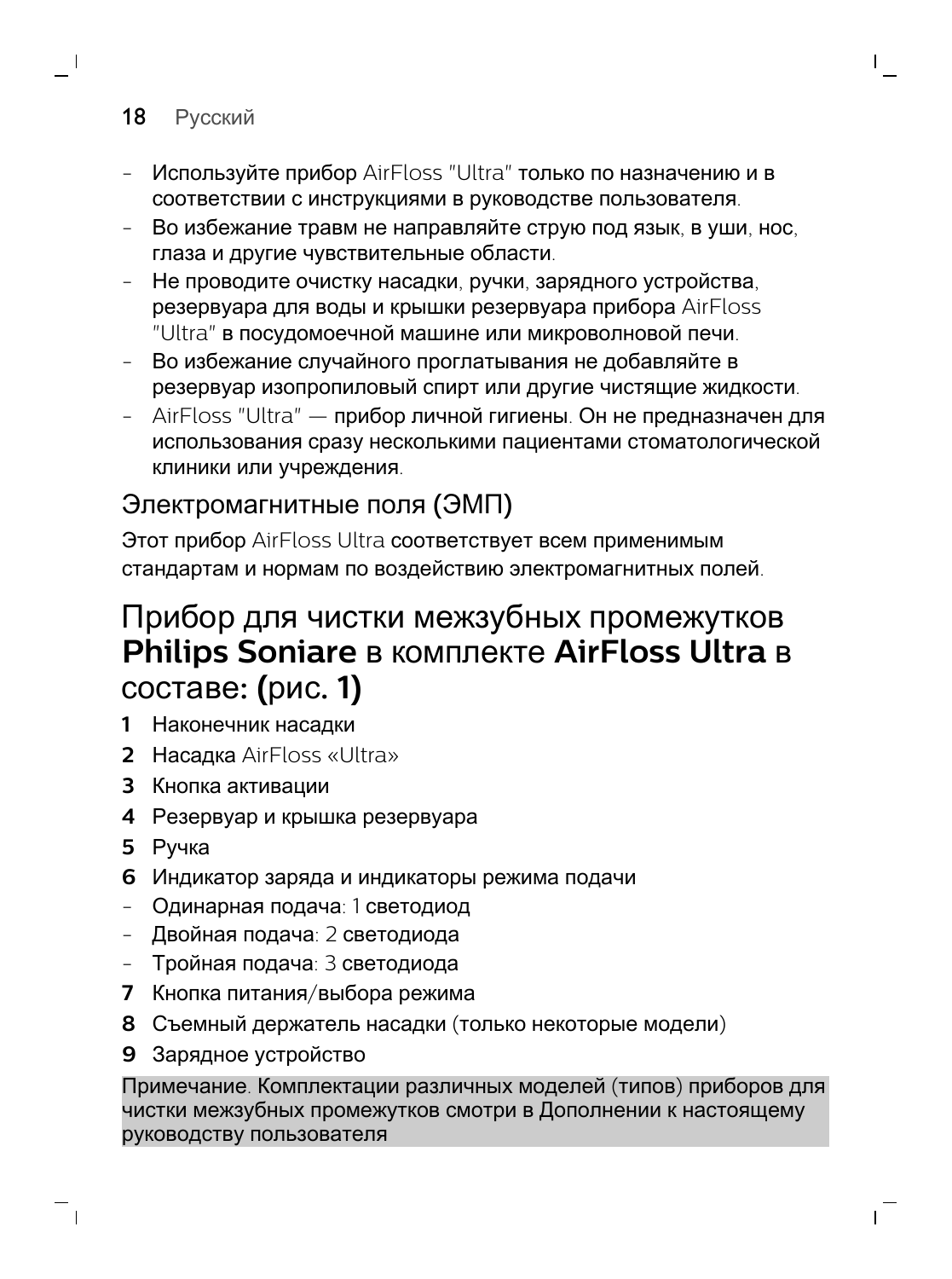## Зарядка

 $\blacksquare$ 

 $\overline{1}$ 

Перед первым использованием зарядите прибор AirFloss «Ultra» в течение 24 часов.

- **1** Вставьте вилку зарядного устройства в розетку электросети.
- **2** Установите ручку на зарядное устройство.

Процесс зарядки: (Рис. 3)

- 1 зеленый светодиодный индикатор: заряжено на 33 %.
- $-$  2 зеленых светодиодных индикатора: заряжено на 66 %.
- 3 зеленых светодиодных индикатора: заряжено на 100 %.

Примечание. После полной зарядки аккумулятора прибор AirFloss «Ultra» работает до 11 дней в режиме тройной подачи и до 33 дней в режиме одинарной подачи.

Примечание. Если индикаторы зарядки начинают мигать желтым светом, это означает, что необходимо зарядить аккумулятор (оставшееся время работы составляет менее 3 сеансов).

# Подготовка прибора к работе

**1** Установите насадку и надавите на нее вниз по направлению к ручке (до щелчка) (Рис. 4).

Примечание. Рекомендуется направлять наконечник насадки в сторону лицевой панели ручки (как показано на рисунке), однако насадка может быть направлена и в другую сторону без ущерба для качества работы. Вы можете опробовать оба варианта и выбрать наиболее подходящий способ ухода за полостью рта.

Примечание. Для достижения оптимальных результатов заменяйте насадку (HX8032, HX8033) каждые 6 месяцев. Также заменяйте насадку, если она стала болтаться или перестала защелкиваться на ручке.

Примечание. Прибор AirFloss «Ultra» совместим только с насадками AirFloss «Ultra». Не используйте другие насадки с ручкой прибора AirFloss «Ultra».

- **2** Откройте крышку резервуара (должен прозвучать щелчок) (Рис. 5).
- **3** Наполните резервуар ополаскивателем для полости рта или водой (Рис. 6).

 $\mathbf{I}$ 

 $\mathbf{L}$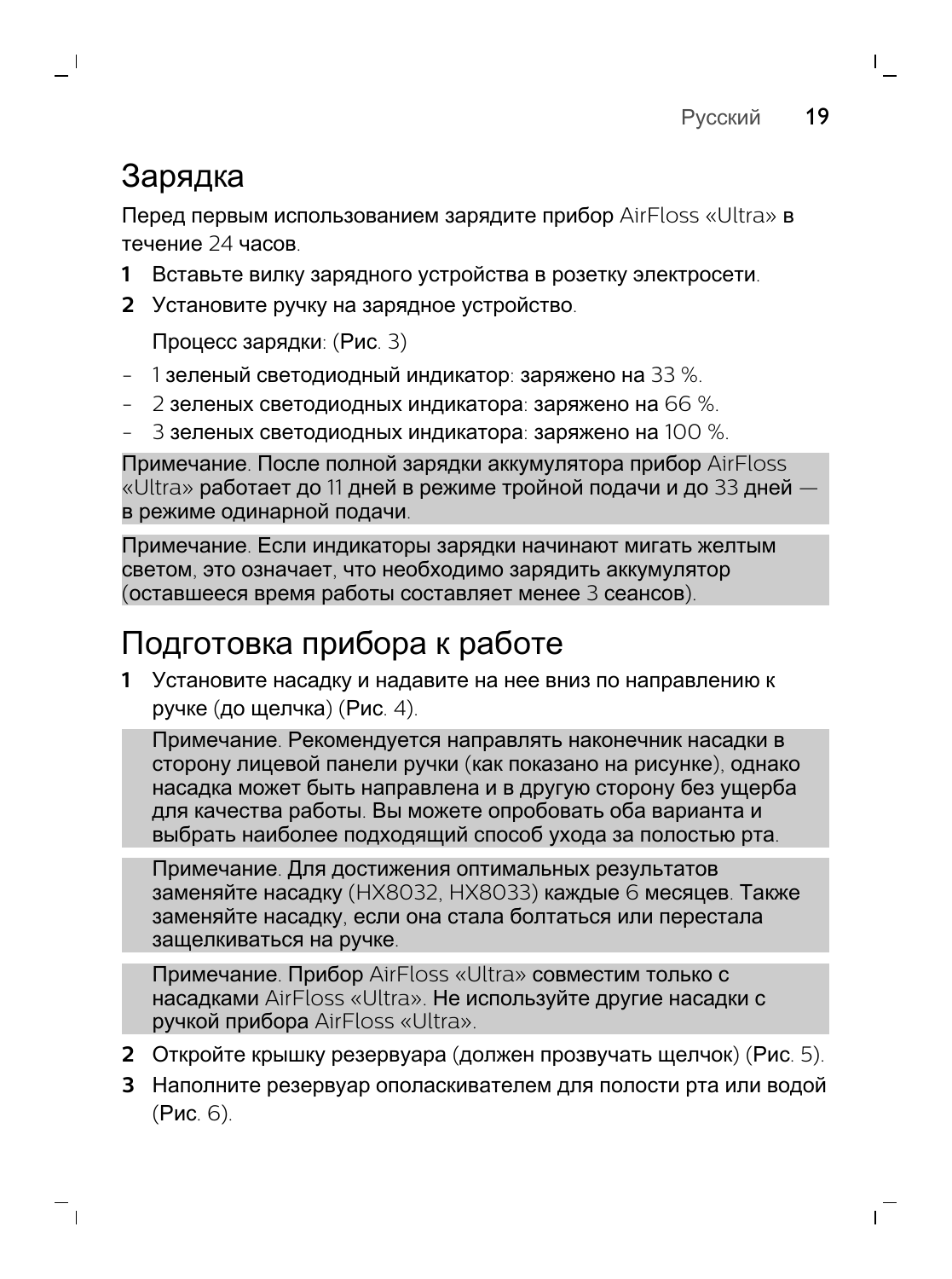#### 20 Русский

 $\overline{\phantom{a}}$ 

 $\overline{1}$ 

Совет. Для достижения наилучшего результата и освежения дыхания рекомендуется использовать прибор AirFloss «Ultra» с ополаскивателем для полости рта.

L

 $\mathbf{L}$ 

Примечание. Не используйте ополаскиватели для полости рта, которые содержат изопропилмиристат (например, Dental Active) или большое количество эфирных масел. Эти компоненты могут повредить прибор. Сюда же можно отнести все ополаскиватели, продаваемые в упаковке из стекла или керамики.

- **4** Закройте крышку резервуара до щелчка (Рис. 7).
- **5** Для включения прибора (Рис. 8) нажмите кнопку питания/выбора режима.

Загорятся светодиодные индикаторы.

**6** Нажмите и удерживайте кнопку активации до тех пор, пока из наконечника насадки (Рис. 9) не поступит струя.

## Использование прибора

**1** Убедитесь, что прибор AirFloss «Ultra» включен. Если он выключен, для его включения (Рис. 8) нажмите и отпустите кнопку питания/выбора режима.

Каждый раз при нажатии кнопки (Рис. 9) активации можно изменять режим подачи жидкости. Для оптимальных результатов рекомендуется использовать режим тройной подачи (установлен по умолчанию) для очистки как внешней, так и внутренней поверхности зубов.

Для изменения режима нажмите кнопку питания/выбора режима и переключайте режимы, пока не найдете нужный. Светодиодные индикаторы будут указывать на выбранный режим.

- Одинарная подача: 1 светодиод (Рис. 10)
- Двойная подача: 2 светодиода (Рис. 11)
- Тройная подача: 3 светодиода (Рис. 12)

Примечание. Прибор AirFloss «Ultra» запоминает последний режим и будет готов к работе при следующем использовании. Если аккумулятор прибора AirFloss «Ultra» полностью разряжен, то после подзарядки будет выбран режим тройной подачи, установленный по умолчанию.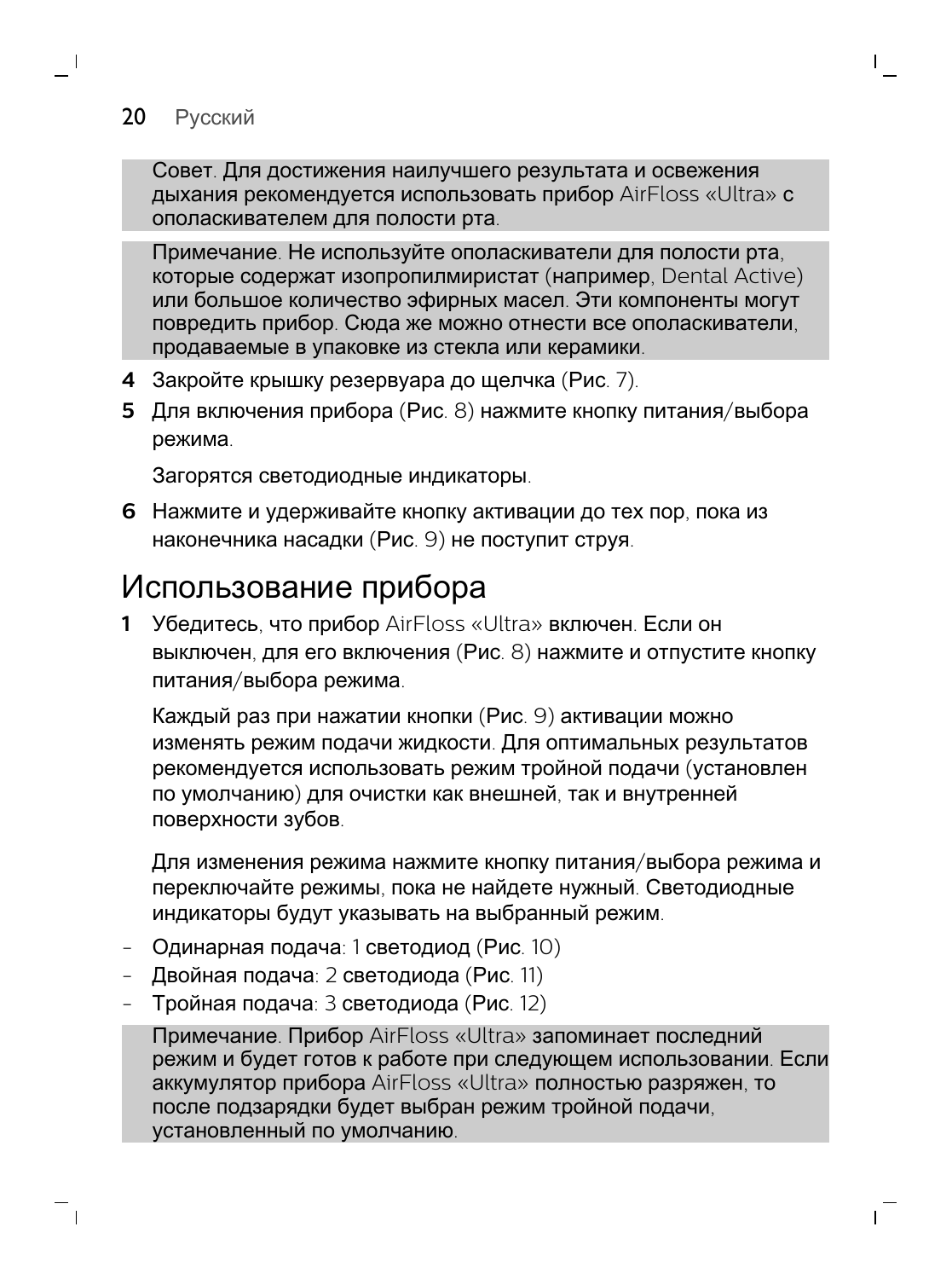L

 $\mathbf{L}$ 

- **2** Расположите наконечник насадки между двумя зубами на линии десен. Слегка сомкните губы вокруг насадки во избежание разбрызгивания. (Рис. 13)
- **3** Нажмите на кнопку активации, чтобы активировать от 1 до 3 распылений (в зависимости от выбранного режима) воздуха и микрокапель ополаскивателя для рта или воды в межзубный промежуток. (Рис. 14)
- **4** Переместите наконечник насадки вдоль линии десен к следующему межзубному промежутку.
- **5** Обработайте все межзубные промежутки, включая пространство за последними зубами. (Рис. 15)

Примечание. При необходимости наполните резервуар.

#### Функция автоматической подачи

Удерживайте кнопку активации для непрерывной подачи (с интервалом приблизительно в одну секунду).

Функция автоматического отключения

Прибор AirFloss выключается автоматически, если он не используется в течение одной минуты.

# Очистка

 $\blacksquare$ 

Если прибор AirFloss «Ultra» засорился или появилась необходимость очистить внутреннюю часть прибора, наполните резервуар теплой водой и нажимайте кнопку активации, пока резервуар не будет опустошен.

Не проводите очистку насадки**,** ручки или зарядного устройства в посудомоечной машине**.**

Не используйте чистящие средства для очистки устройства**.** Химический состав или интенсивность действия некоторых чистящих средств могут стать причиной повреждения прибора**.**

Ручка и насадка

 $\overline{1}$ 

**1** Снимите насадку AirFloss «Ultra» с ручки. Промывайте насадку после каждого использования для удаления оставшихся (Рис. 16) загрязнений.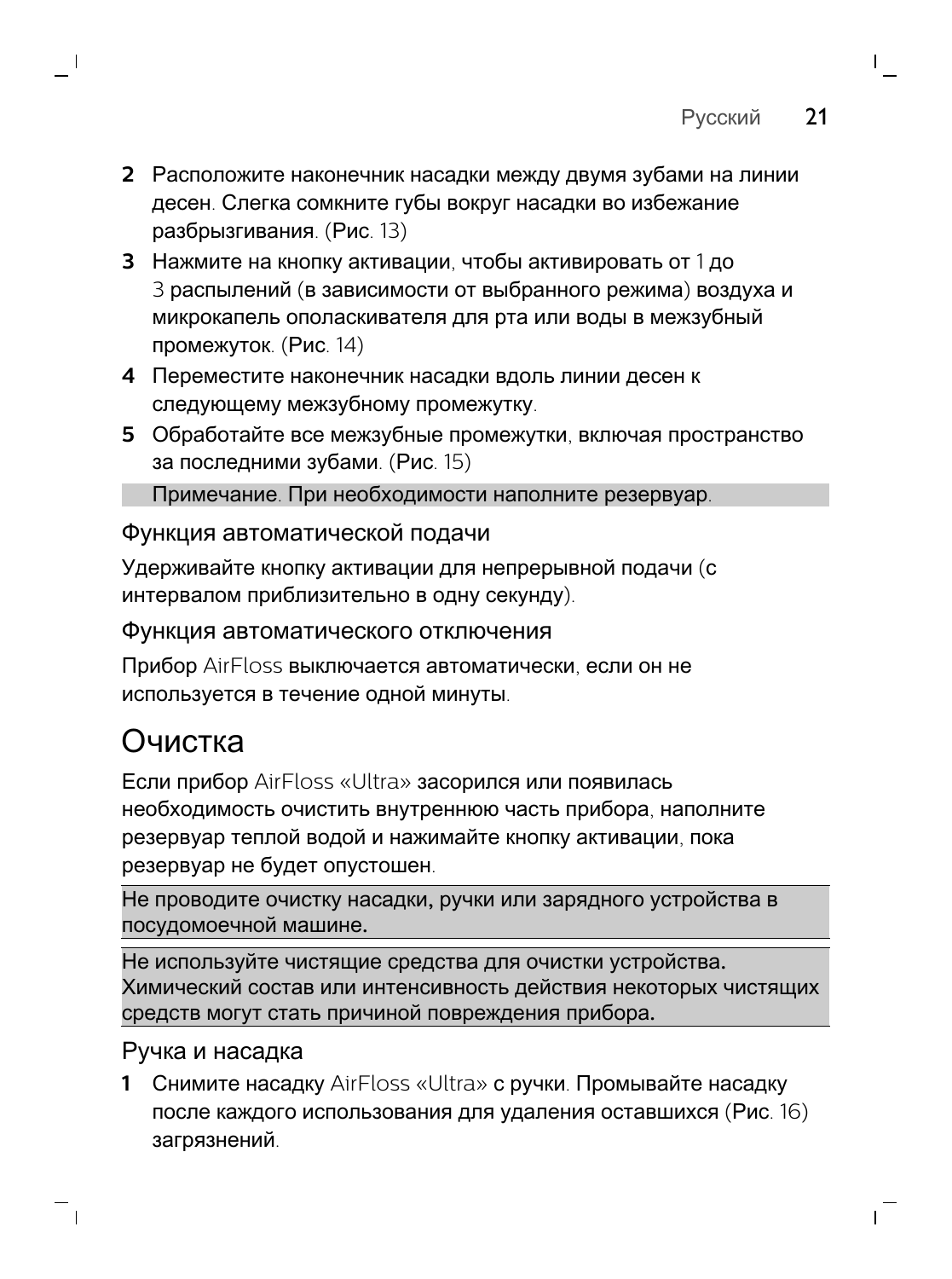#### 22 Русский

 $\overline{\phantom{0}}$ 

**2** Откройте резервуар и промойте его проточной водой, чтобы удалить все загрязнения. (Рис. 17)

Совет. Для очистки резервуара и удаления оставшихся загрязнений можно также использовать ватные палочки.

Примечание. Не погружайте ручку в воду.

Примечание. Остатки загрязнений на насадке или в резервуаре нарушают условия гигиены использования.

 $\mathsf{L}$ 

 $\mathbf{L}$ 

**3** Протирайте поверхность ручки влажной тканью. (Рис. 18)

Зарядное устройство

- **1** Перед очисткой прибора отсоединяйте его от электросети.
- **2** Протирайте поверхность зарядного устройства влажной тканью.

# Хранение

Если вы не планируете использовать прибор AirFloss «Ultra» в течение длительного времени, следуйте рекомендациям ниже.

- **1** Откройте крышку резервуара и очистите его.
- **2** Нажимайте кнопку активации до тех пор, пока из наконечника не перестанет поступать струя жидкости.
- **3** Отключите зарядное устройство от электросети.
- **4** Протрите насадку, ручку и зарядное устройство прибора AirFloss «Ultra». Обратитесь к главе «Очистка».
- **5** Храните прибор AirFloss «Ultra» в прохладном сухом месте, вдали от прямых солнечных лучей.

# Утилизация

- Этот символ означает, что продукт не может быть утилизирован вместе с бытовыми отходами (2012/19/ЕС) (Рис. 28).
- Этот символ означает, что в данном изделии содержатся встроенные аккумуляторы, которые не должны утилизироваться вместе с бытовыми отходами (Рис. 29) (2006/66/EC). Настоятельно рекомендуется относить изделие в специализированный пункт сбора или сервисный центр Philips, где вам помогут извлечь аккумулятор.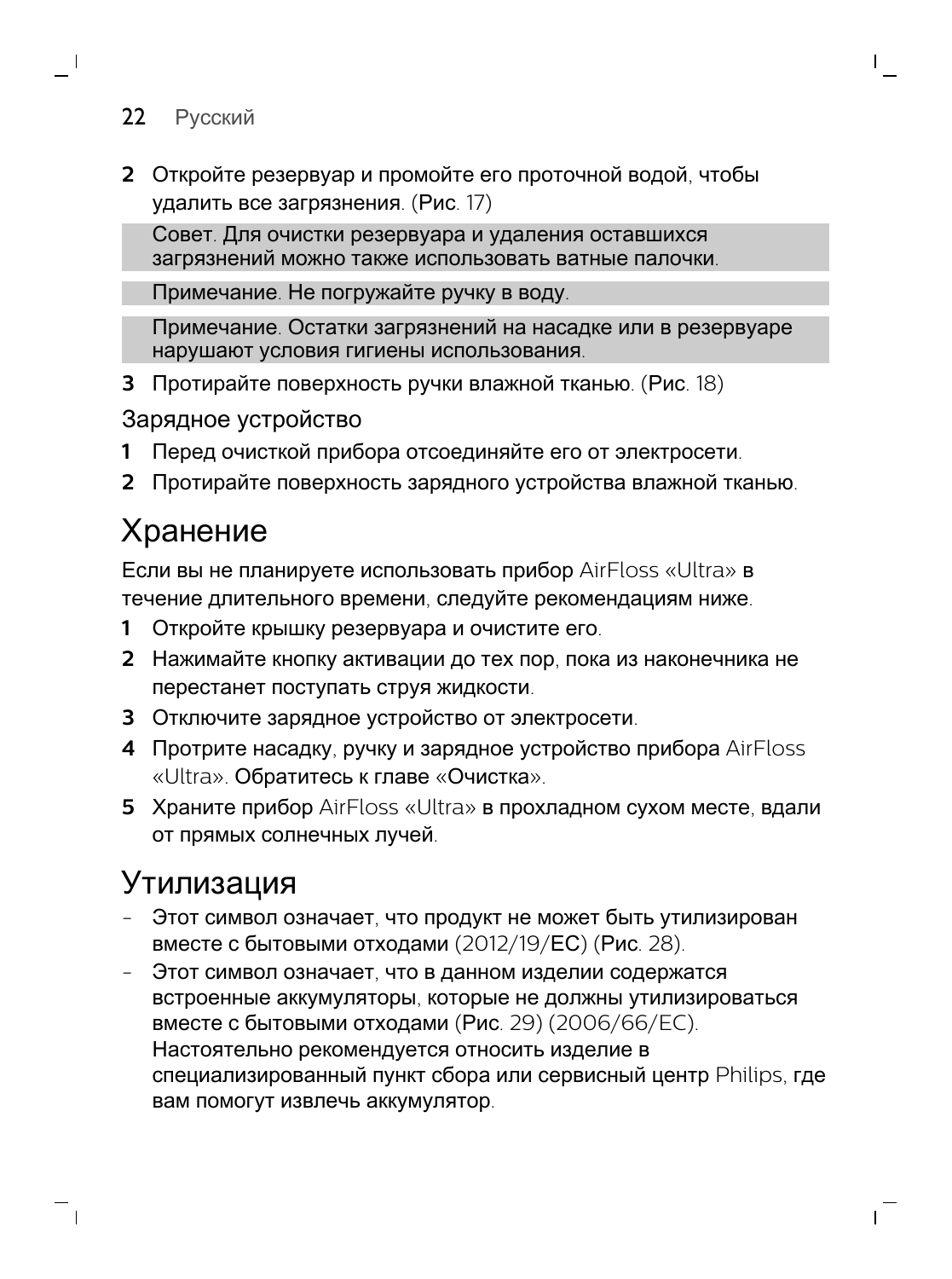L

 $\mathbf{L}$ 

- Соблюдайте правила своей страны по раздельному сбору электрических и электронных изделий, а также аккумуляторов. Правильная утилизация поможет предотвратить негативное воздействие на окружающую среду и здоровье человека.

### Извлечение аккумулятора

#### Примите во внимание**,** что данный процесс необратим**.**

- **1** Для полной разрядки аккумулятора нажимайте на кнопку активации до тех пор, пока из прибора AirFloss не перестанет поступать сжатый воздух. (Рис. 20)
- **2** Снимите насадку AirFloss с ручки. (Рис. 21)
- **3** Возьмитесь одной рукой за верхнюю часть ручки, другой за нижнюю. (Рис. 22)
- **4** Разделите ручку на две части. (Рис. 23)

Примечание. При выполнении этого шага требуется приложить усилие. Верхняя и нижняя части ручки должны быть отделены друг от друга.

- **5** Снимите нижнюю часть ручки. (Рис. 24)
- **6** Отрежьте ножницами (Рис. 25) все 6 проводов на внутреннем элементе.
- **7** Полностью извлеките внутренний элемент из верхней части ручки. (Рис. 26)
- **8** Аккумулятор расположен внутри верхней части ручки. Выньте аккумулятор и утилизируйте его соответствующим образом (не утилизируйте вместе с бытовыми отходами). (Рис. 27)



 $\blacksquare$ 

Упаковочные материалы из пластмассы содержат полиэтилен низкой плотности (LDPE), если не указано иное.



 $\overline{1}$ 

Упаковочные материалы, изготовленные не из пластмассы, содержат бумагу и картон.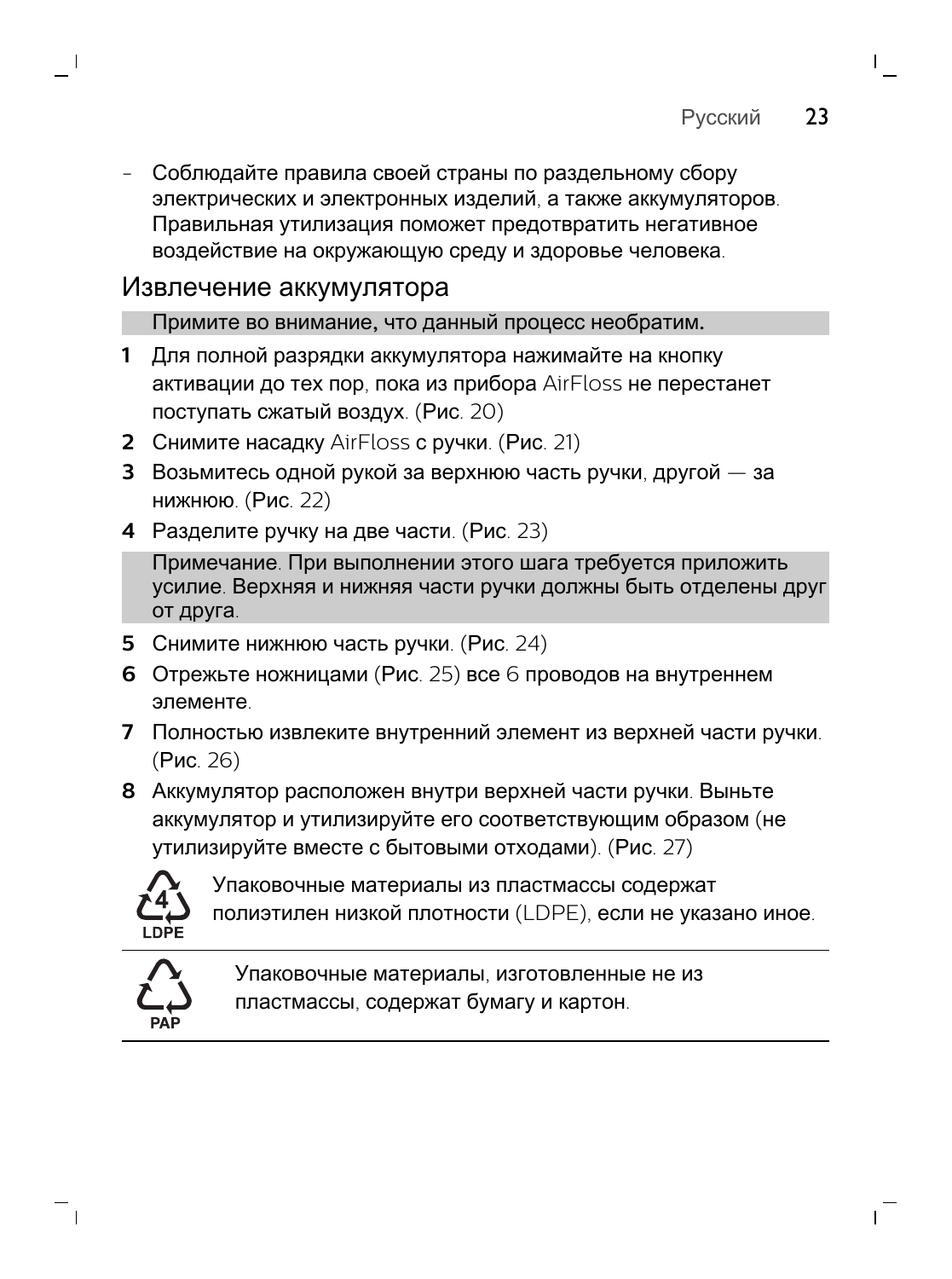#### 24 Русский

 $\overline{\phantom{0}}$ 

### Гарантия и поддержка

Для получения поддержки или информации посетите веб-сайт **www.philips.com/support** или ознакомьтесь с информацией в гарантийном талоне.

 $\mathsf{L}$ 

 $\mathbf{L}$ 

## Ограничения гарантии

Условия международной гарантии не распространяются на:

- Насадка AirFloss "Ultra"
- Повреждения, вызванные использованием неавторизованных запчастей.
- Повреждения, вызванные неправильной эксплуатацией, использованием не по назначению, небрежностью, модификацией прибора или неквалифицированным ремонтом.
- Обычный износ, включая трещины, царапины, потертости, изменение или потерю цвета.

Электрический прибор для чистки межзубных промежутков Philips Sonicare

Изготовитель: "Филипс Консьюмер Лайфстайл Б.В.», Туссендиепен 4, 9206 АД, Драхтен, Нидерланды.

Импортер на территорию России и Таможенного Союза: ООО «ФИЛИПС», Российская Федерация, 123022 г. Москва, ул. Сергея Макеева, д.13, тел. +7 495 961-1111.

Основные параметры и характеристики приборов для чистки межзубных промежутков см. «Дополнение к руководству пользователя».

Для бытовых нужд.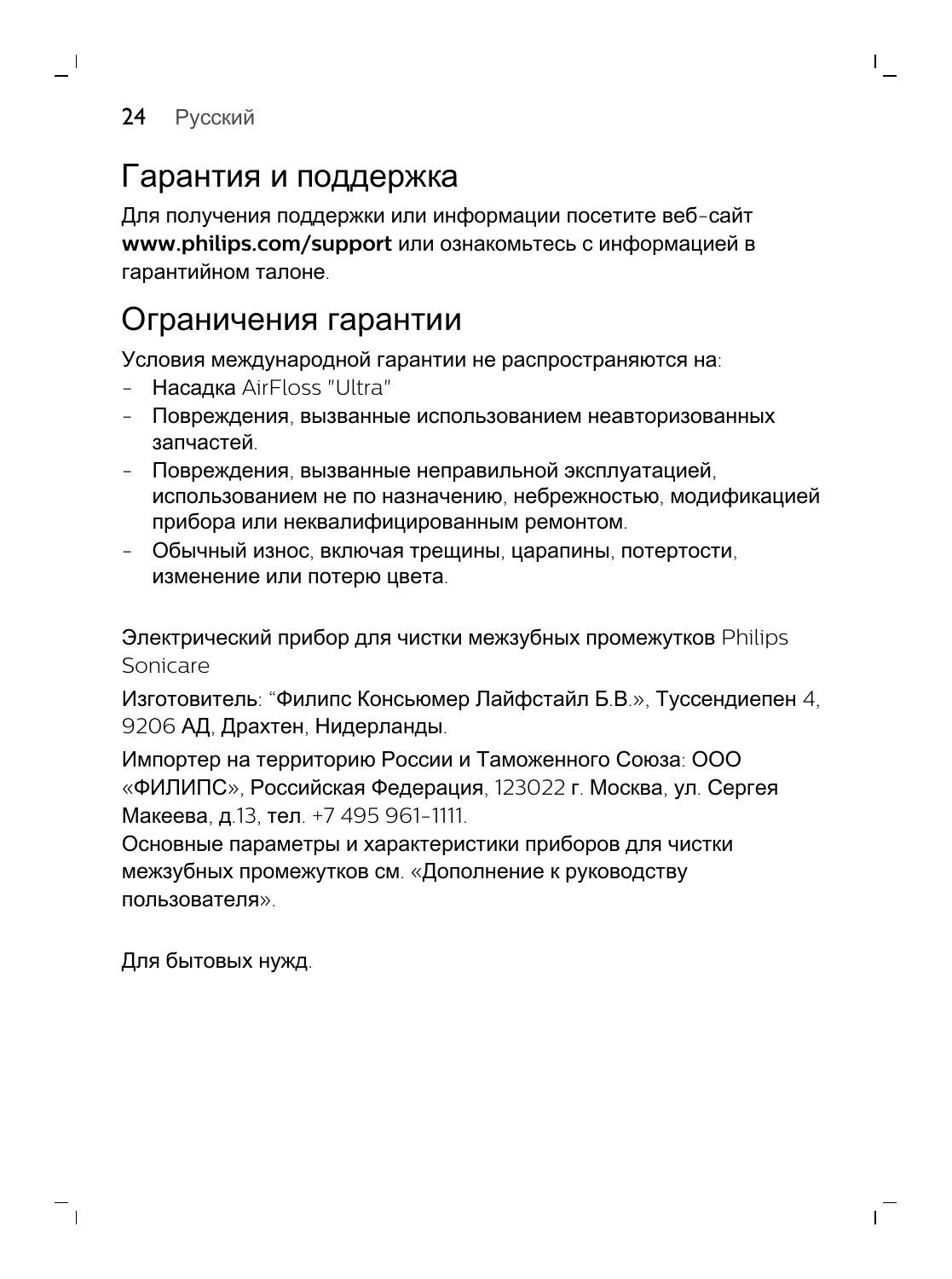$\mathbf{I}$ 

 $\mathbf{L}$ 

# Кіріспе

<span id="page-24-0"></span> $\overline{\phantom{a}}$ 

Осы затты сатып алуыңызбен құттықтаймыз және Philips компаниясына қош келдіңіз! Philips ұсынатын қолдауды толық пайдалану үшін өнімді **www.philips.com/welcome** торабында тіркеңіз.

AirFloss құралын күнделікті ауыз қуысын күтудің бір бөлігі ретінде таңдаулы ауыз шаю құралымен бірге пайдаланыңыз. Тазалаумен қатар, AirFloss қызыл иек денсаулығын жақсарту үшін тістер арасындағы тамақ қалдықтарын азайтуға көмектеседі.

## Маңызды қауіпсіздік ақпараты **-** Қосымша пайдалану құжаттамасын

Құралды қолданбастан бұрын осы маңызды ақпаратты мұқият оқып шығып, оны келешекте қарау үшін сақтап қойыңыз.

### Қауіпті жағдайлар

- Зарядтағышты судан алшақ ұстаңыз. Оны суға толы ваннаның немесе раковинаның жанында, немесе үстінде сақтауға, немесе қойып қоюға болмайды. Зарядтағышты суға немесе басқа сұйықтыққа батыруға болмайды. Тазалаудан кейін желіге қоспай тұрып зарядтағыштың толығымен құрғақ екенін тексеріңіз.

### Абайлаңыз

- Ток сымын ауыстыруға болмайды. Егер ток сымы зақымдалса, зарядтағышты тастаңыз.
- Қауіпті болдырмау үшін әрқашан зарядтағышты бастапқы түріне жататынымен ауыстырыңыз.
- Батареяны зарядтау үшін тек AirFloss Ultra құралымен бірге қамтамасыз етілген HX6100 зарядтағыш түрін пайдаланыңыз.
- Құрал қандай да бір жолмен зақымдалса (AirFloss Ultra саптамасы, тұтқасы және/немесе зарядтағыш), оны пайдалануды тоқтатыңыз.
- Бұл құралда жөнделетін бөлшектер жоқ. Құрал зақымдалған болса, еліңіздегі тұтынушыларды қолдау орталығына хабарласыңыз («Кепілдік және қолдау» тарауын қараңыз).
- Зарядтағышты далада немесе қызған беттердің жанында пайдаланбаңыз.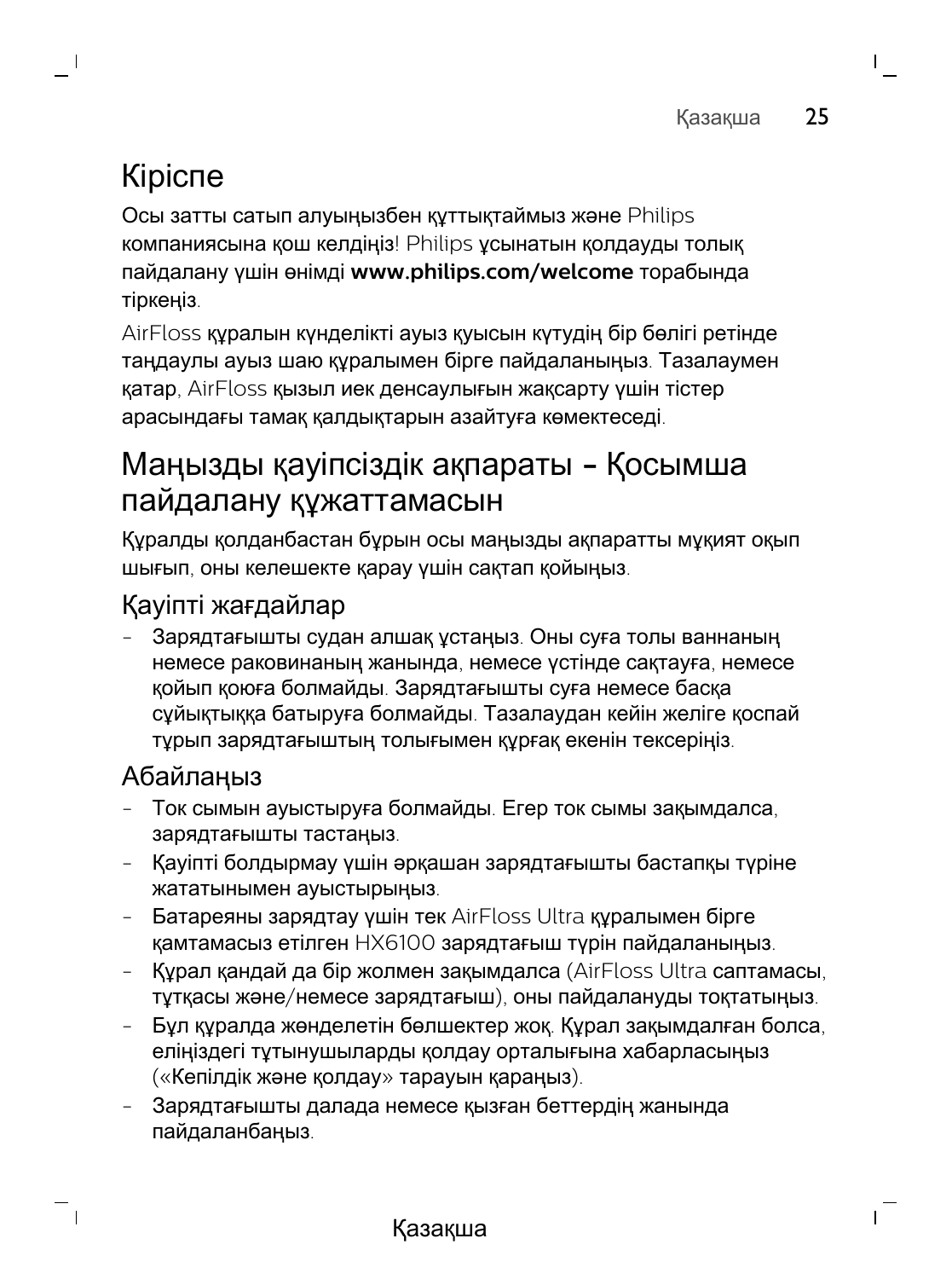#### 26 Қазақша

 $\overline{\phantom{0}}$ 

 $\overline{1}$ 

- Қауіпсіздігіне жауапты адамның қадағалауынсыз немесе құрылғыны пайдалану нұсқауларынсыз, физикалық және ойлау қабілеті шектеулі, сезімталдығы төмен, сондай-ақ білімі мен тәжірибесі аз адамдар (соның ішінде балалар) бұл құрылғыны қолданбауы керек.

 $\mathsf{L}$ 

 $\mathbf{L}$ 

- Балалардың құралмен ойнамауын қадағалаған жөн.

### Абайлаңыз

- Ауызға немесе қызыл иектерге хирургиялық операция жасалған болса, тіс ауруы бар болса, алдыңғы 2 айда тістерде көп жұмыс жасалған болса немесе тістегі жұмыста (пломбалар, коронкалар, т.б.) ықтимал мәселелер бар болса, осы құралды пайдалану алдында тіс дәрігерінен кеңес алыңыз.
- Егер осы құралды қолданған соң шамадан тыс қанаса немесе 4 апталар пайдаланған соң қанау жалғаса берсе, тіс дәрігеріңізбен кеңесіңіз.
- Егер сізде медициналық проблемалар болса, осы құралды пайдаланар алдында дәрігеріңізбен кеңесіңіз.
- Осы Philips құрылғысы электромагниттік құрылғыларға арналған қауіпсіздік стандарттарына сәйкес келеді. Егер сізде кардиостимулятор немесе басқа импланттық құрылғылар болса, пайдаланар алдында дәрігеріңізге немесе имплант құрылғысын өндірушіге хабарласыңыз.
- Өндіруші ұсынған саптамалардан басқа саптамаларды қолдануға болмайды.
- Саптаманың ұшына артық қысым түсірмеңіз.
- Жарақат алмас үшін су құйылатын ыдысқа ыстық су толтырмаңыз. Су құйылатын ыдысқа басқа нәрсе салмаңыз.
- AirFloss Ultra құралын тек осы пайдаланушы нұсқаулығында сипатталған мақсатқа пайдаланыңыз.
- Жарақат алмас үшін тікелей тілдің астына немесе құлақтың, мұрынның, көздің ішіне не болмаса басқа да сезімтал аймаққа бағыттап, шашпаңыз.
- AirFloss Ultra саптамасын, тұтқасын, зарядтағышты, су құйылатын ыдысты және оның қақпағын ыдыс жуғышта немесе микротолқынды пеште тазаламаңыз.
- Ауыз қуысын жаралап алмас үшін су құйылатын ыдысқа изопропил спиртін немесе басқа тазалау сұйықтығын құймаңыз.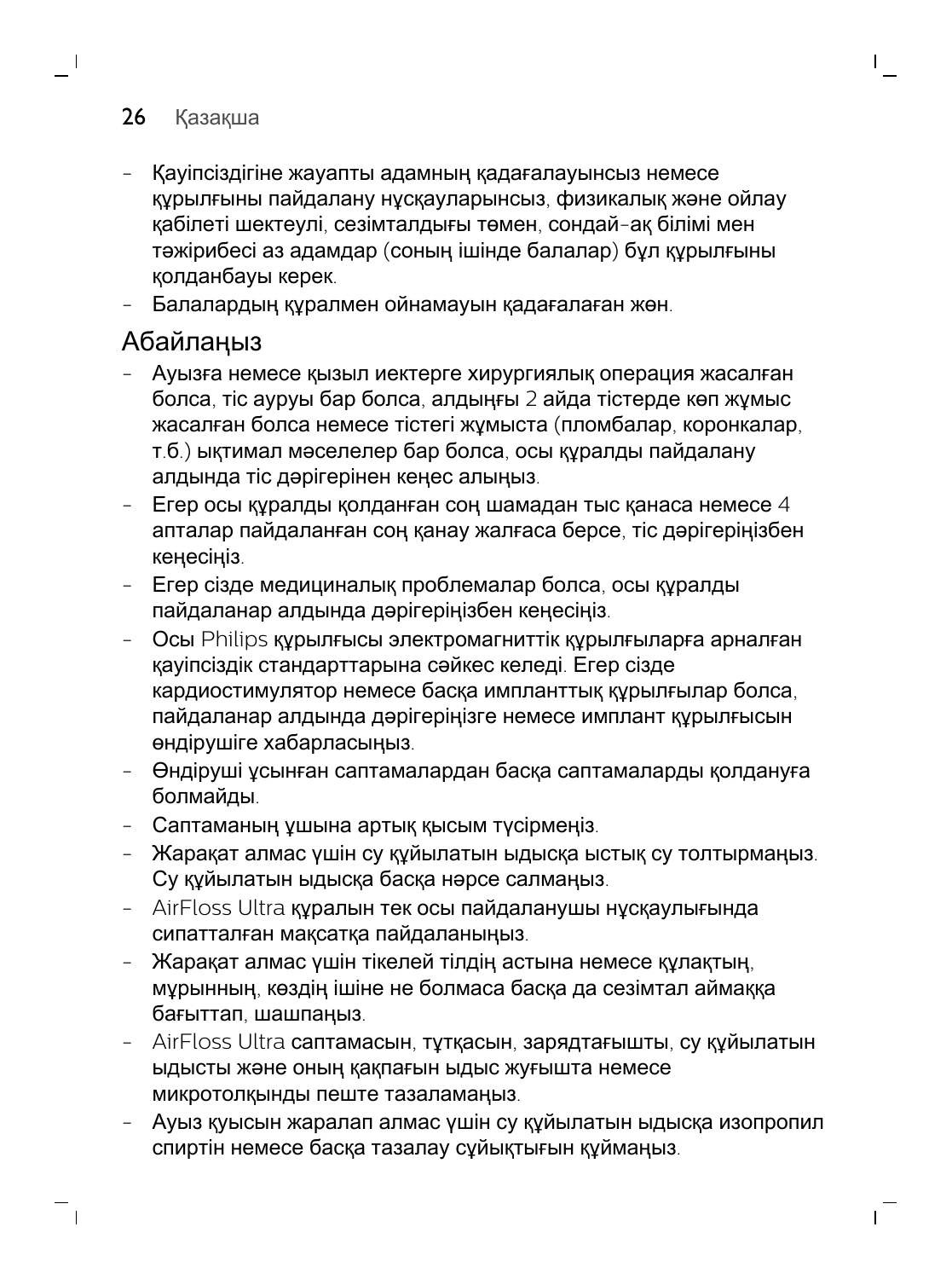$\overline{1}$ 

 $\mathbf{L}$ 

 $A$ ir $F$ loss Ultra — жеке күтім құрылғысы және стоматологиялық жұмыста немесе мекемеде көп емделушілерге пайдалануға арналмаған.

### Электромагниттік өрістер (ЭМӨ)

Осы Philips құрылғысы электромагниттік өрістерге қатысты барлық қолданыстағы стандарттар мен ережелерге сәйкес келеді.

# **Philips AirFloss Ultra (1-**сурет**)**

- **1** Саптама ұшы
- **2** AirFloss Ultra саптамасы
- **3** Қосу түймесі
- **4** Ыдыс және ыдыс есігі
- **5** Сап

 $\overline{\phantom{a}}$ 

- **6** Зарядтау және соққы режимінің көрсеткіштері
- Бір соққы: 1 ЖШД
- Екі соққы: 2 ЖШД
- Үш соққы: 3 ЖШД
- **7** Қуат/режим түймесі
- **8** Алынбалы саптама ұстағышы (кейбір үлгілерде)
- **9** Зарядтағыш

Ескерту: Тіс щеткаларының әр түрлі үлгілері (түрлері) мазмұнының пайдаланушы нұсқаулығы қосымшасын қараңыз.

# Зарядтау

 $\blacksquare$ 

Бірінші рет пайдаланбай тұрып AirFloss Ultra құралын 24 сағат бойы зарядтаңыз.

- **1** Зарядтағыштың штепселін қабырға розеткасына жалғаңыз.
- **2** Сапты зарядтағышқа қойыңыз.

Зарядтау процесі: (сурет 3)

- 1 жасыл ЖШД: 33% зарядталған.
- 2 жасыл ЖШД: 66% зарядталған.
- 3 жасыл ЖШД: 100% зарядталған.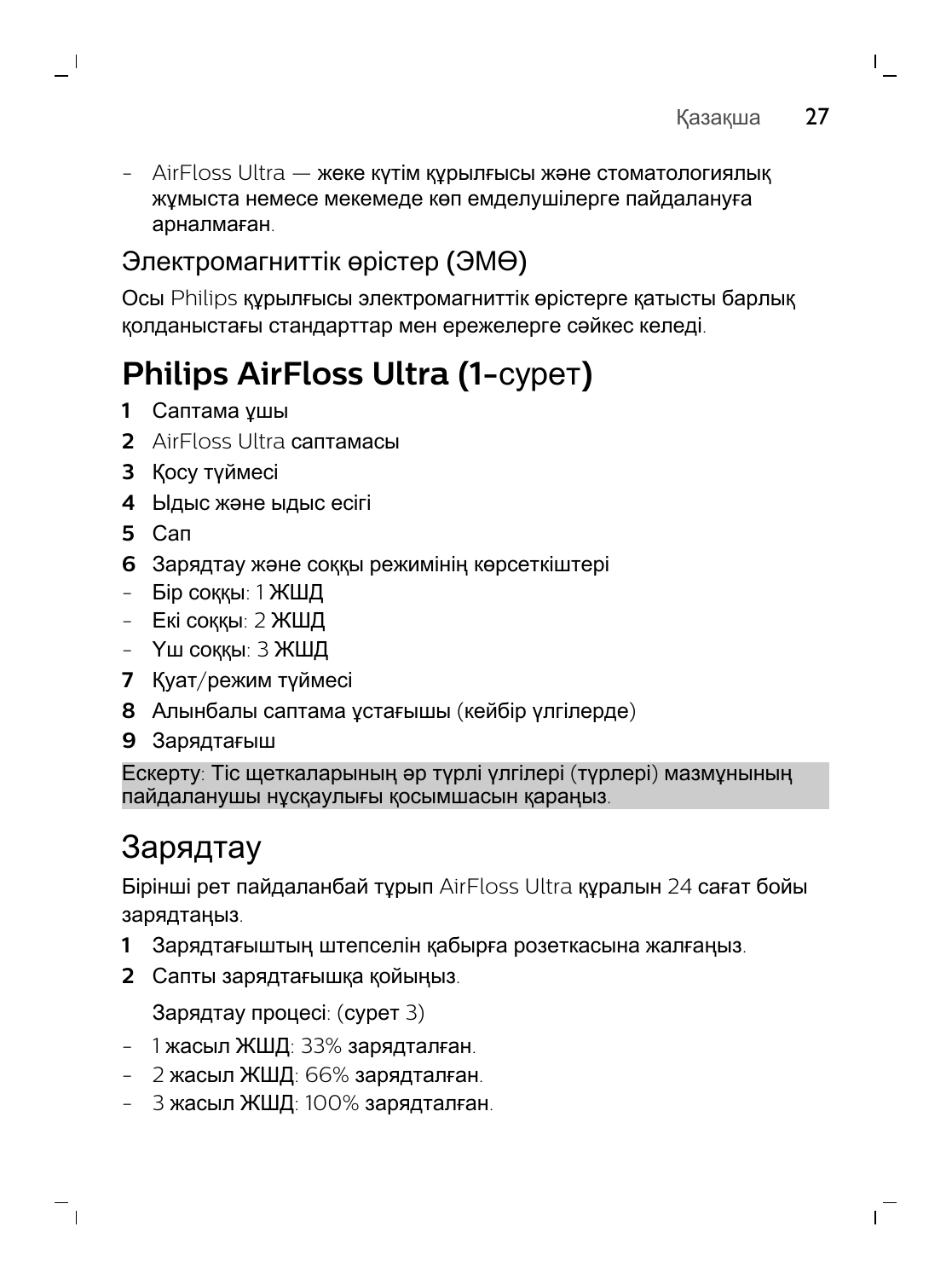#### 28 Қазақша

 $\overline{\phantom{a}}$ 

 $\blacksquare$ 

Ескерту: Толығымен зарядталғанда AirFloss Ultra құралының жұмыс уақыты үш соққы режимінде пайдаланылса, 11 күнге дейін және бір соққы режимінде пайдаланылса, 33 күнге дейін болады.

L

 $\mathbf{L}$ 

Ескерту: Зарядтау көрсеткіші сары болып жыпылықтаса, батарея қуатының азайғанын және оны зарядтау керектігін білдіреді (3 реттен аз қолдану заряды қалғанда).

## Пайдалануға дайындау

**1** Саптаманы туралаңыз және саптаманы тұтқаға төмен басыңыз («сырт» еткенше) (сурет 4).

Ескерту: Ұшты суретте көрсетілгендей тұтқаның алдына қаратып қою ұсынылады, бірақ саптаманы тұтқада кез келген жолмен қоюға болады, бұл қызметке әсер етпейді. Опциялардың екеуін де қолданып көруге және ауыз қуысын күту процедураңызда сіз үшін ең жақсы нәтиже беретінін пайдалана аласыз.

Ескерту: Жақсы нәтижелерге қол жеткізу үшін саптаманы (HX8032, HX8033) 6 ай сайын ауыстырып тұрыңыз. Егер саптама түсіп қала берсе немесе сапқа салғанда «сырт» етіп түспесе де, оны ауыстырыңыз.

Ескерту: AirFloss Ultra құрылғысы тек AirFloss Ultra саптамаларын қолдайды. AirFloss Ultra тұтқасында AirFloss Ultra емес саптамаларды пайдалануға әрекет жасамаңыз.

- **2** Су құйылатын ыдыстың қақпағын ашыңыз («сырт» (сурет 5) етеді).
- **3** Су құйылатын ыдысқа ауыз шаюға арналған сұйықтықты немесе суды (сурет 6) толтырыңыз.

Кеңес: Ең жақсы нәтиже және көбірек сергітетін тәжірибе алу үшін AirFloss Ultra құрылғысында ауыз шайғышты пайдалану ұсынылады.

Ескерту: Изопропил миристатын (мысалы, Dentyl Active) немесе эфирлік майлардың жоғары концентрацияларын қамтитын ауыз шайғышты пайдаланбаңыз. Бұл шыны немесе керамикалық орамада сатылатын барлық ауыз шайғыштарды қамтиды.

- **4** Ыдыс қақпағын басу («сырт» етеді) (сурет 7) арқылы жабыңыз.
- **5** Құрылғыны (сурет 8) қосу үшін қуат/режим түймесін басыңыз. ЖШД-тар жанады.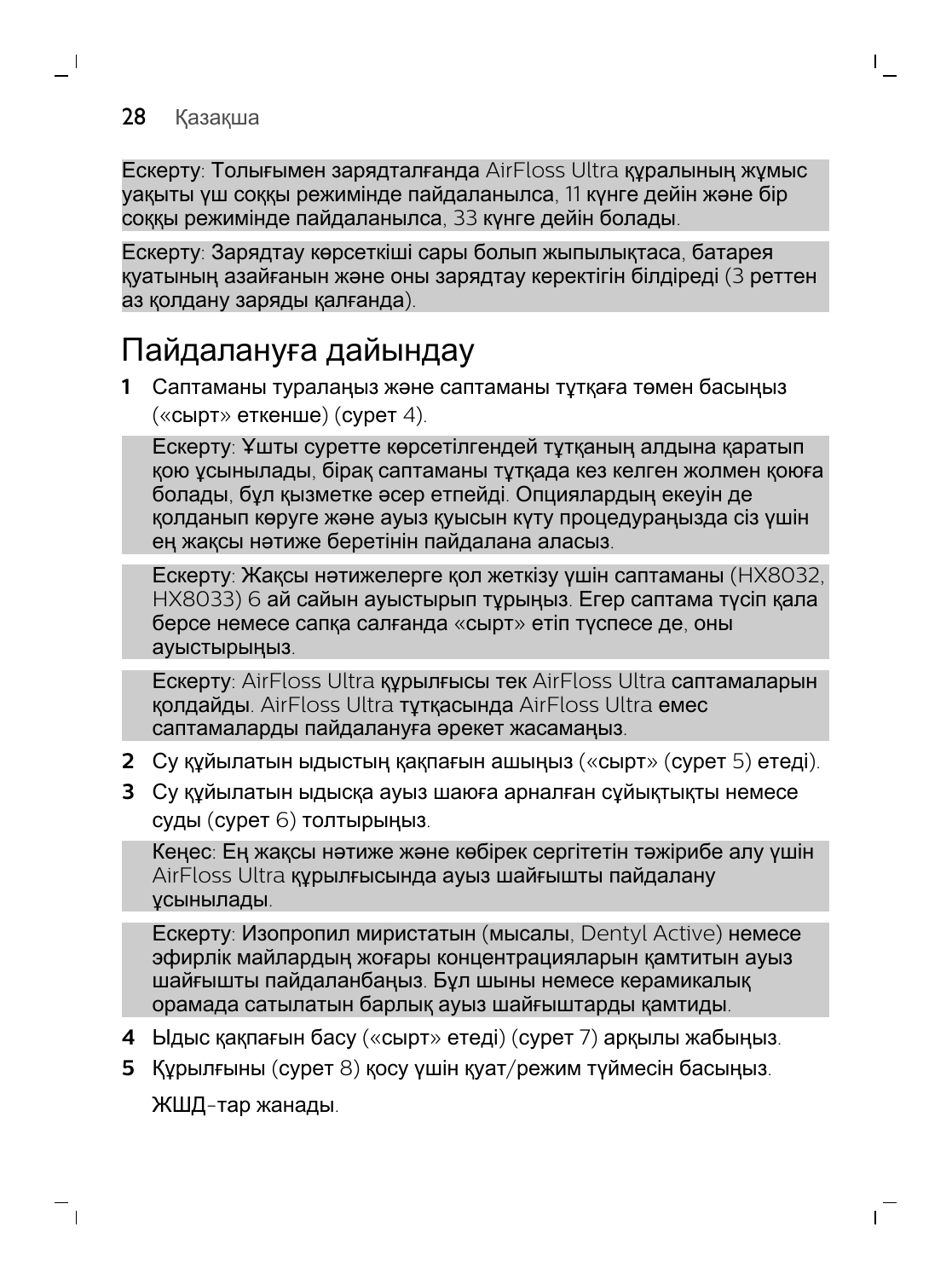$\mathbf{I}$ 

 $\mathbf{L}$ 

**6** Саптаманың ұшынан (сурет 9) шашырағанша қосу түймесін басып тұрыңыз.

## Құрылғыны пайдалану

 $\overline{\phantom{a}}$ 

 $\blacksquare$ 

**1** AirFloss Ultra құралын міндетті түрде қосу керек. Егер бұл өшсе, құрылғыны (сурет 8) қосу үшін қуат/режим түймесін басып босатыңыз.

Режимдерді іске қосу түймесін (сурет 9) басқан сайын, қажетті соққы санын алу үшін өзгертуге болады. Оңтайлы нәтижелер алу үшін үш соққы режимін (әдепкі параметр) тістердің сыртында да, ішінде де пайдаланыңыз.

Режимдерді өзгерту үшін қажет режимге жеткенше режимдер арасында өту үшін қуат/режим түймесін басыңыз. ЖШД таңдалған режимді көрсетеді:

- Бір соққы: 1 ЖШД (сурет 10)
- Екі соққы: 2 ЖШД (сурет 11)
- Үш соққы: 3 ЖШД (сурет 12)

Ескерту: AirFloss Ultra соңғы рет қай режим таңдалғанын көрсетеді және келесі пайдалануға дайын болады. Егер қуаты толығымен бітсе, AirFloss Ultra зарядталғаннан кейін үш соққы әдепкі режиміне оралады.

- **2** Қызыл иек сызығында екі тіс арасына саптама ұшын қойыңыз. Шашырауды (сурет 13) болдырмау үшін орнында болғанда саптама үстінде еріндеріңізді аздап жабыңыз.
- **3** Ауаның және ауыз шайғыштың шағын тамшыларының немесе судың 1-3 соққысын (таңдалған режимге байланысты) тістер (сурет 14) арасында жеткізу үшін басыңыз.
- **4** Келесі екі тістің арасына орналасқанын сезгенше саптама ұшын қызыл иектер бойымен сырғытыңыз.
- **5** Осы процедураны артқы тістердің ішкі жағын қоса, тістеріңіздің (сурет 15) арасындағы барлық бос орындар үшін жалғастырыңыз. Ескерту: Қажет болса, ыдысты толтырыңыз.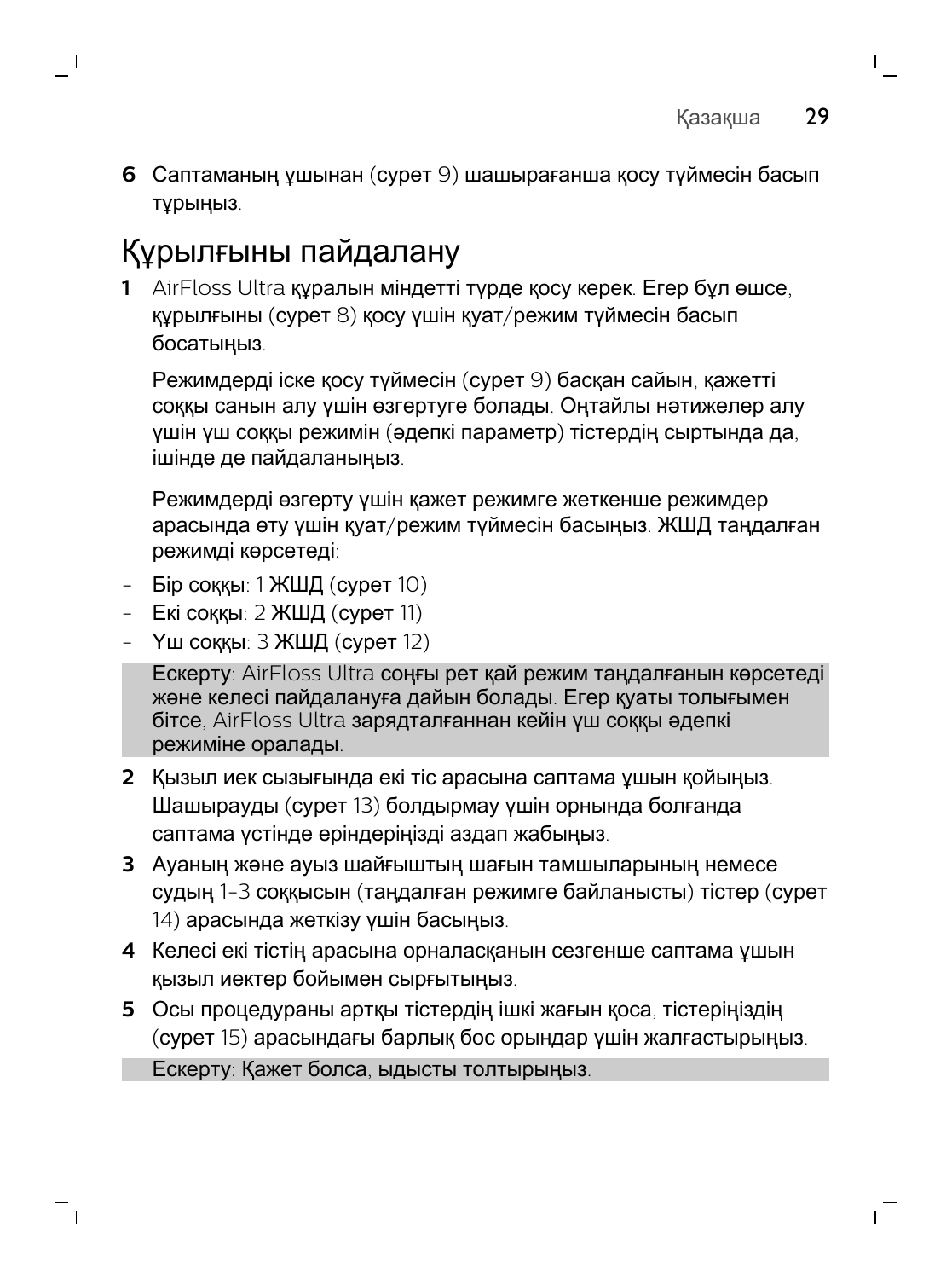#### 30 Қазақша

 $\overline{\phantom{a}}$ 

#### Автоматты соққы функциясы

Соққыларды үздіксіз ету үшін белсендіру түймесін соққылар жиыны арасында шамамен бір секунд бойы басып тұрыңыз.

L

 $\mathbf{L}$ 

#### Автоматты түрде сөну функциясы

Бір минут бойы пайдаланылмаған болса, AirFloss құрылғысы автоматты түрде өшеді.

## Тазалау

AirFloss Ultra бітелсе немесе AirFloss ішін тазалау үшін ыдысты жылы сумен толтырыңыз және ыдыс босағанша белсендіру түймесін басыңыз.

Ыдыс жуғышта саптаманы**,** сапты немесе зарядтағышты тазаламаңыз**.**

Құралды тазалау үшін тазартқыш заттарды пайдаланбаңыз**.** Кейбір заттардың формуласы немесе күші құрылғыны зақымдауы мүмкін**.**

#### Тұтқа және саптама

- **1** AirFloss Ultra саптамасын тұтқадан алыңыз. Ішінде қалған қалдықты кетіру үшін әр пайдаланудан кейін саптаманы (сурет 16) шайыңыз.
- **2** Ыдысты ашып, қалдықтарды (сурет 17) шығарып тастау үшін оны ағын су астында шайыңыз.

Кеңес: Сондай-ақ, ыдысты сүрту және қалған қалдықты кетіру үшін мақта дәкені пайдалануға болады.

Ескерту: Сапты суға батырмаңыз.

Ескерту: Саптамадан немесе ыдыстан қалдықты кетірмеу гигиеналық емес жағдайға әкелуі мүмкін.

**3** Саптың бүкіл бетін дымқыл шүберекпен (сурет 18) сүртіңіз.

#### Зарядтағыш

- **1** Тазаламас бұрын зарядтағышты токтан ажыратыңыз.
- **2** Зарядтағыштың бүкіл бетін дымқыл шүберекпен сүртіңіз.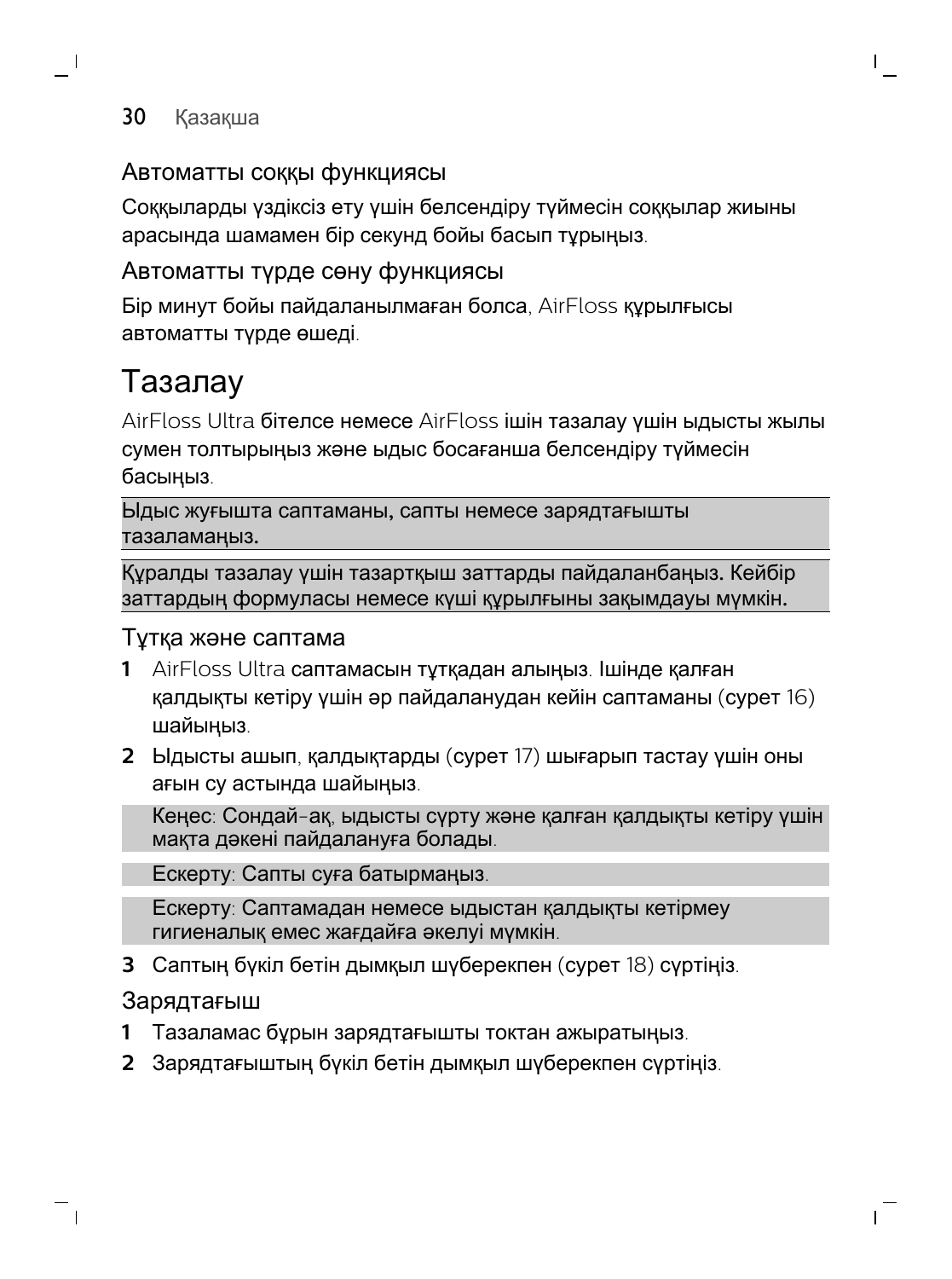$\mathbf{I}$ 

 $\mathbf{L}$ 

# Сақтау

 $\overline{\phantom{a}}$ 

 $\blacksquare$ 

AirFloss Ultra құралын ұзақ уақыт қолданбайтын болсаңыз, төмендегі қадамдарды орындаңыз.

- **1** Ыдыстың қақпағын ашып, босатыңыз.
- **2** Саптамадан су шашырауын тоқтатқанша қосу түймесін басыңыз.
- **3** Зарядтағышты токтан ажыратыңыз.
- **4** AirFloss Ultra саптамасын, сабын және зарядтағышты тазалаңыз. «Тазалау» тарауын қараңыз.
- **5** AirFloss Ultra құралын салқын, күн сәулесі тікелей түспейтін құрғақ жерде сақтаңыз.

# Өңдеу

- Бұл таңба осы өнімді қалыпты тұрмыстық қалдықпен бірге тастауға болмайтынын білдіреді (2012/19/EU) (сурет 28).
- Бұл таңба осы өнімде қалыпты тұрмыстық қалдық (сурет 29) (2006/66/EC) ретінде тасталынбайтын кірістірілген қайта зарядталатын батарея бар. Қайта зарядталатын батареяны кәсіби түрде алып тастау үшін өнімді ресим жинау нүктесіне немесе Philips қызмет көрсету орталығына апаруды ұсынамыз.
- Электрондық және электр өнімдері мен қайта зарядталатын батареяларды бөлек жинау бойынша жергілікті ережелерді орындаңыз. Дұрыс тастау қоршаған ортаға және адам денсаулығына кері әсерін тигізбеуге көмектеседі.

### Қайта зарядталатын батареяларды алу

Бұл процедураны қайтару мүмкін еместігін ескеріңіз**.**

- **1** Батарея зарядын тауысу үшін AirFloss ауа (сурет 20) шығаруын тоқтатқанша, қосу түймесін қайта-қайта басыңыз.
- **2** AirFloss саптамасын тұтқадан (сурет 21) алыңыз.
- **3** Сапты жоғарғы жағында бір қолмен және төменгі (сурет 22) жағында бір қолмен қатты ұстаңыз.
- **4** Сапты екі бөлікке (сурет 23) ажыратыңыз.

Ескерту: Бұл қадам көп физикалық күшті қажет етеді. Сапты ажыратқаннан кейін саптың жоғарғы және төменгі жартылары бөлінуі керек.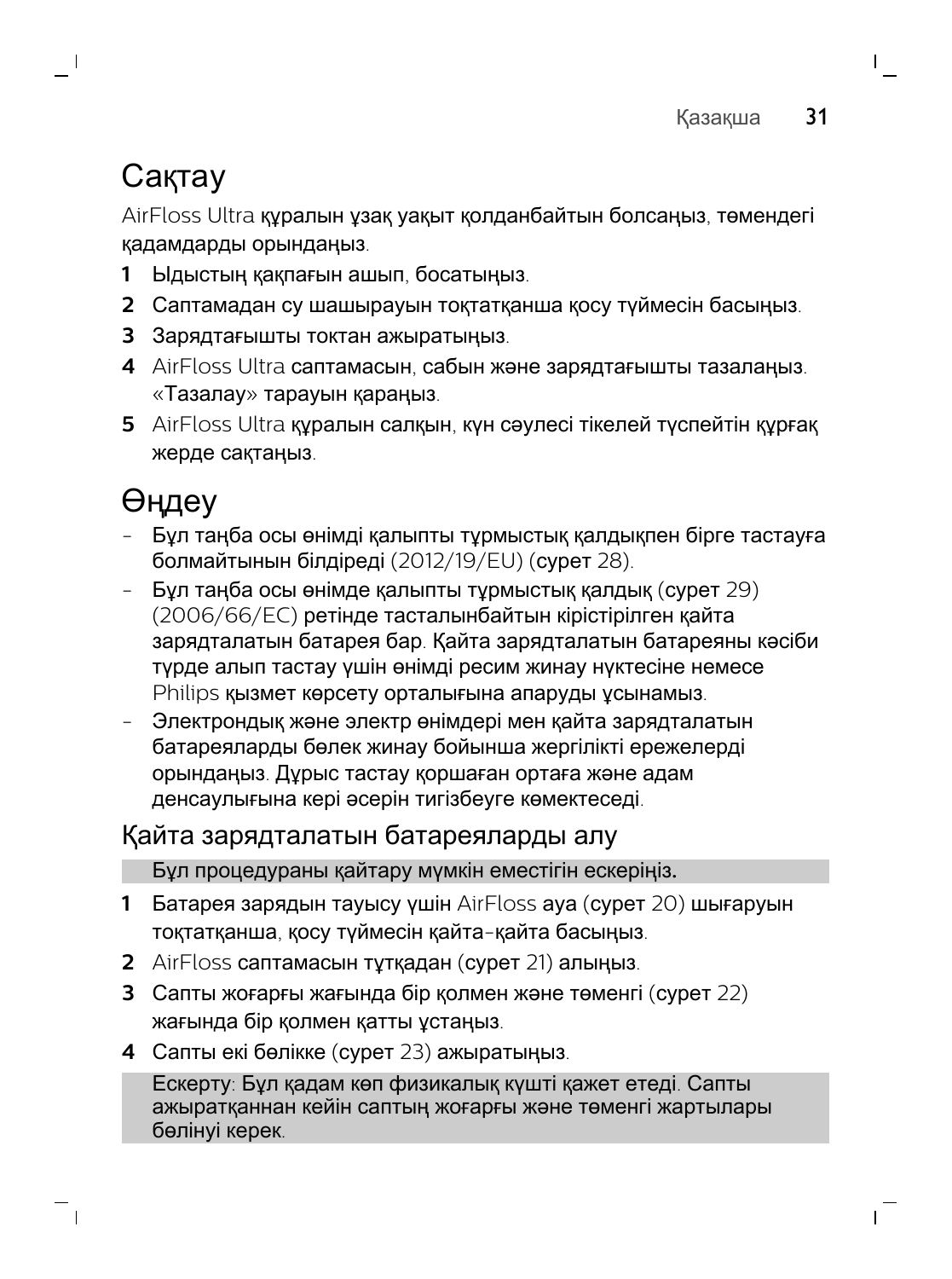#### 32 Қазақша

 $\overline{\phantom{a}}$ 

- **5** Саптың (сурет 24) төменгі жартысын алыңыз.
- **6** Ішкі құрамдастағы 6 сымның барлығын қайшымен (сурет 25) кесіңіз.
- **7** Саптың (сурет 26) жоғарғы бөлігінен ішкі құрамдасты толығымен тартып ажыратыңыз.
- **8** Батарея саптың жоғарғы жартысында орналасқан. Батареяны алып, тиісті түрде қоқысқа лақтырыңыз (тұрмыстық қоқысқа емес). (сурет 27)



Пластик бума материалдарында LDPE бар, басқаша көрсетілмеген жағдайда.



 $\overline{1}$ 

Пластик емес бума материалдарында қағаз немесе картон бар.

L

 $\mathbf{L}$ 

## Кепілдік және қолдау көрсету

Егер сізге ақпарат немесе қолдау қажет болса,

**www.philips.com/support** сайтына кіріңіз немесе халықаралық кепілдік парақшасын оқыңыз.

# Кепілдік шектеулері

Халықаралық кепілдік шарттары келесі бөлшектерді қамтымайды:

- AirFloss Ultra саптамасы
- Рұқсат етілмеген алмастырылатын бөлшектерінен болған зақым.
- Мақсатсыз пайдаланудан, асыра пайдаланудан, немқұрайдылықтан, енгізілген өзгерістерден немесе рұқсатсыз жөндеуден туындаған зақым.
- Қалыпты тозу, соның ішінде кертілу, сырылу, мүжілу, түстің өзгеруі немесе түссіздену.

Philips Sonicare электрлік тіс тазалағышы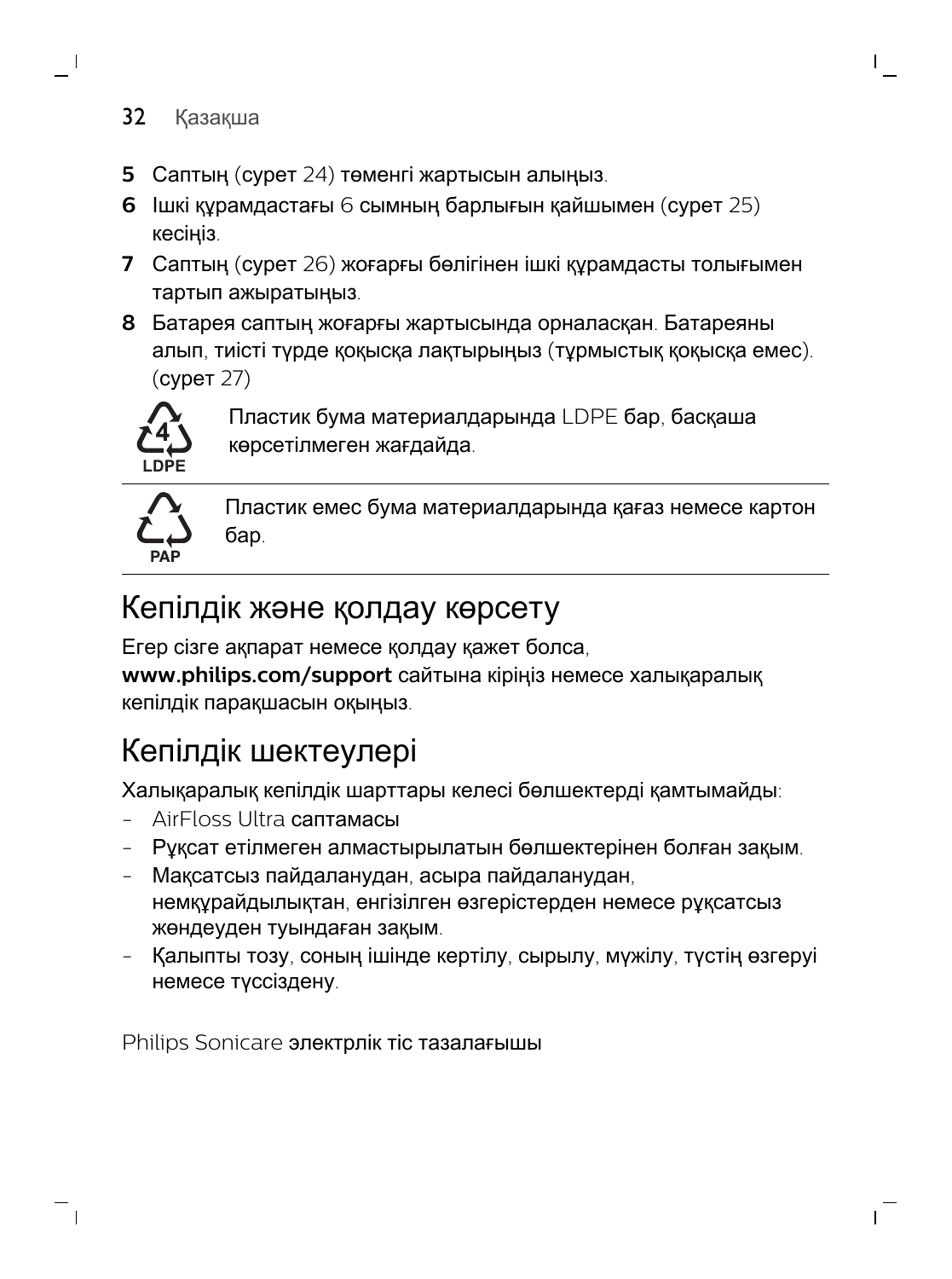#### Қазақша 33

 $\mathbf{L}$ 

 $\mathbf{L}$ 

Өндіруші: "Филипс Консьюмер Лайфстайл Б.В.", Туссендиепен 4, 9206 АД, Драхтен, Нидерланды.

Ресей және Кедендік Одақ территориясына импорттаушы: "ФИЛИПС" ЖШҚ, Ресей Федерациясы, 123022 Мәскеу қаласы, Сергей Макеев көшесі, 13-үй, тел. +7 495 961-1111.

Негізгі параметрлері мен сипаттамалары сериялы электрлік тіс тазалағыштарының қараңыз толықтыруда осы пайдаланушы нұсқаулығын.

Тұрмыстық қажеттіліктерге арналған.

 $\overline{\phantom{0}}$ 

 $\overline{\phantom{0}}$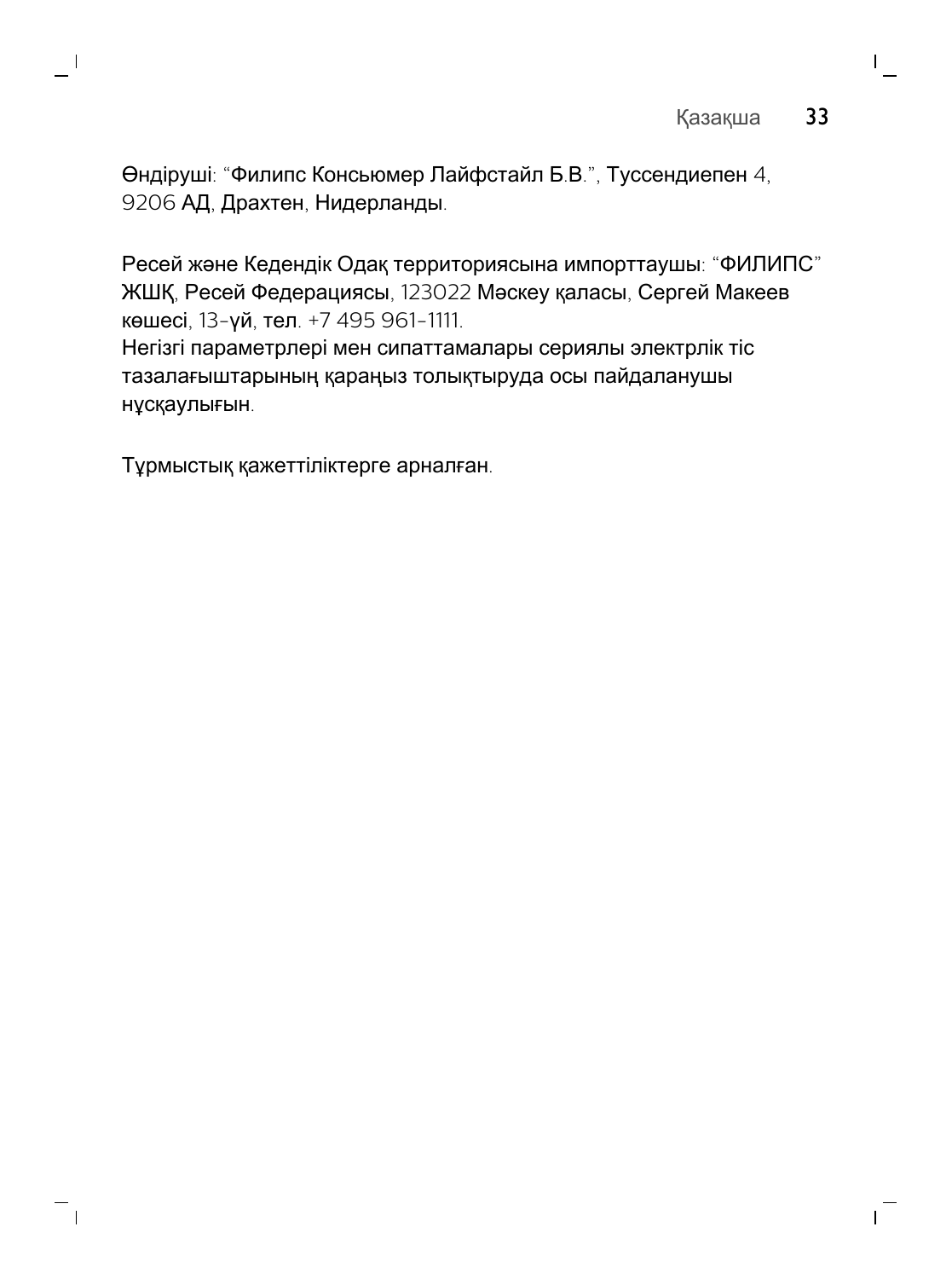$\mathord{\hspace{1pt}\text{--}\hspace{1pt}}_\mathord{\mathbb{L}}$ 

 $\mathbb{L}$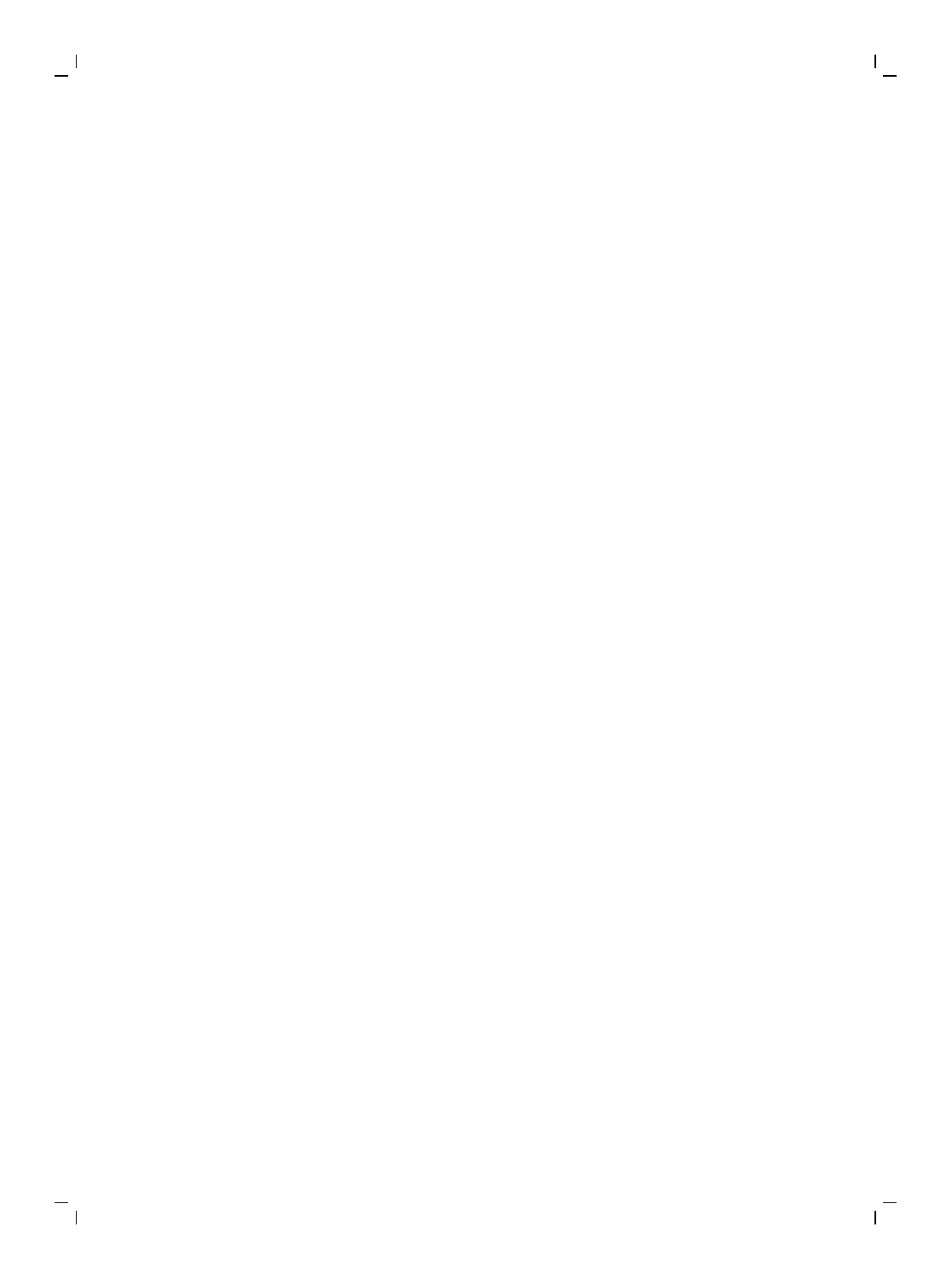$\mathord{\hspace{1pt}\text{--}\hspace{1pt}}_\mathord{\mathbb{L}}$ 

 $\mathbb{L}$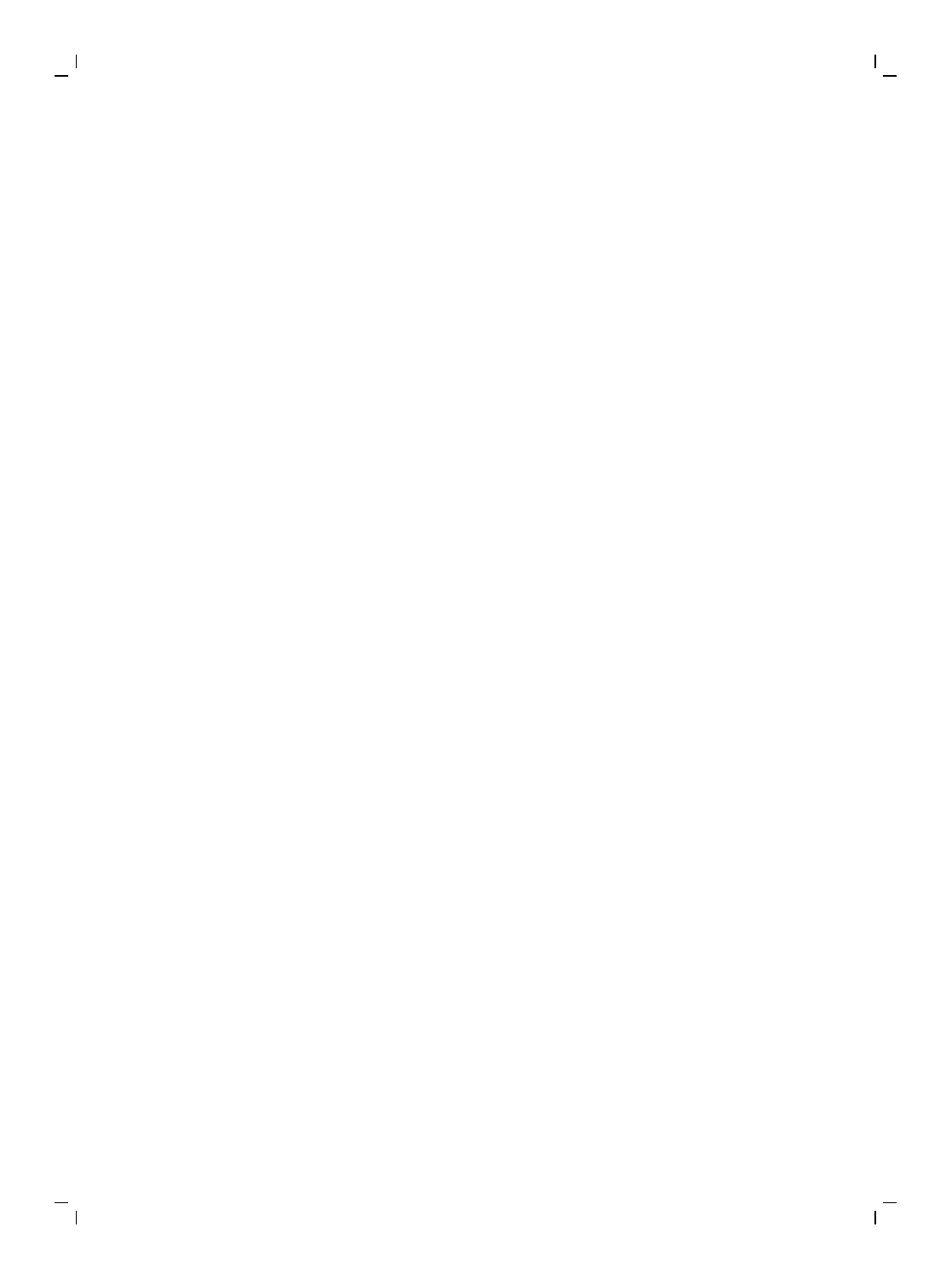$\mathord{\hspace{1pt}\text{--}\hspace{1pt}}_\mathord{\mathbb{L}}$ 

 $\mathbb{L}$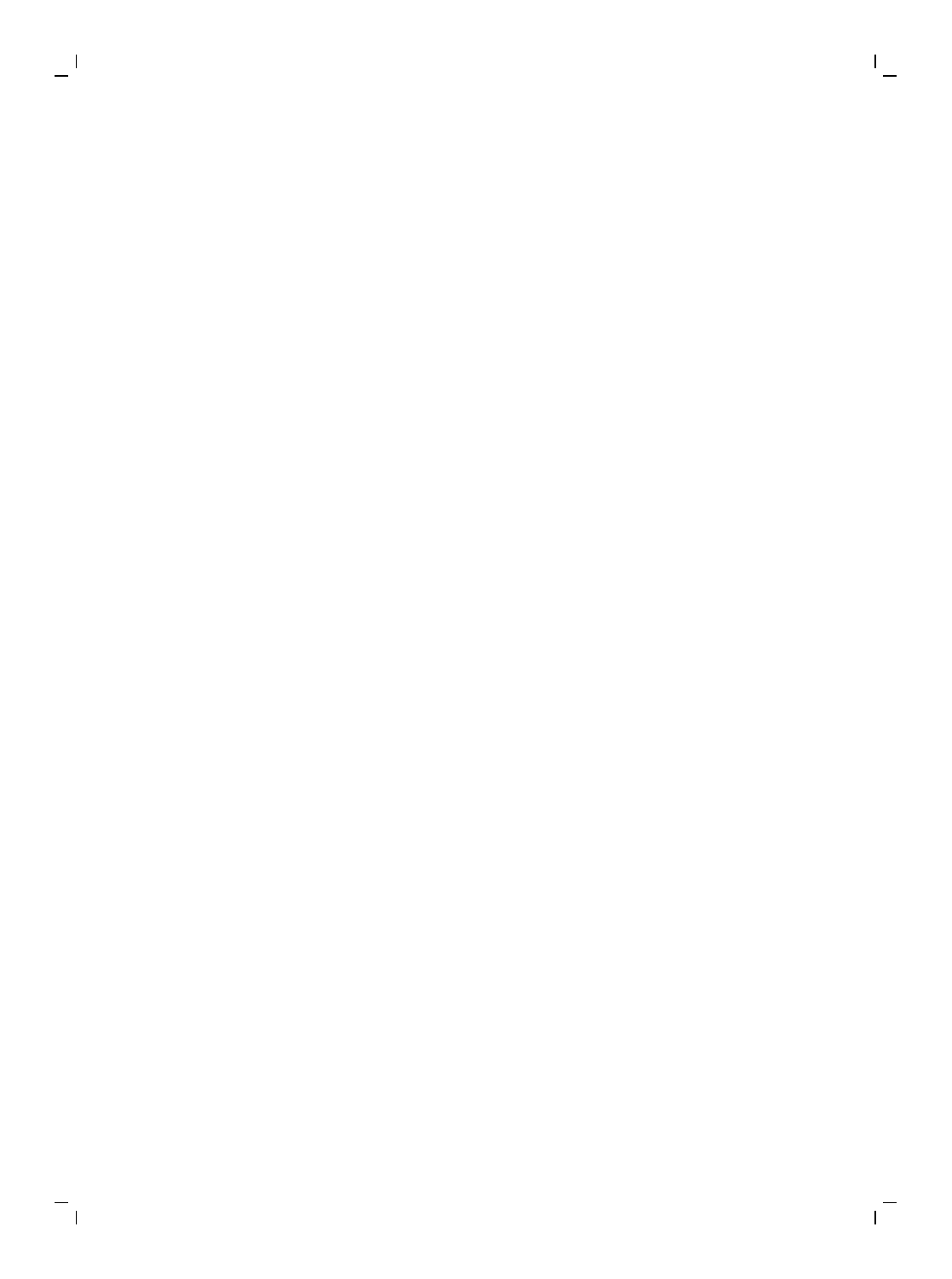

 $\mathbf{1}^-$ 



 $^{-}$ ı







 $\mathbf{L}^{\mathbf{r}}$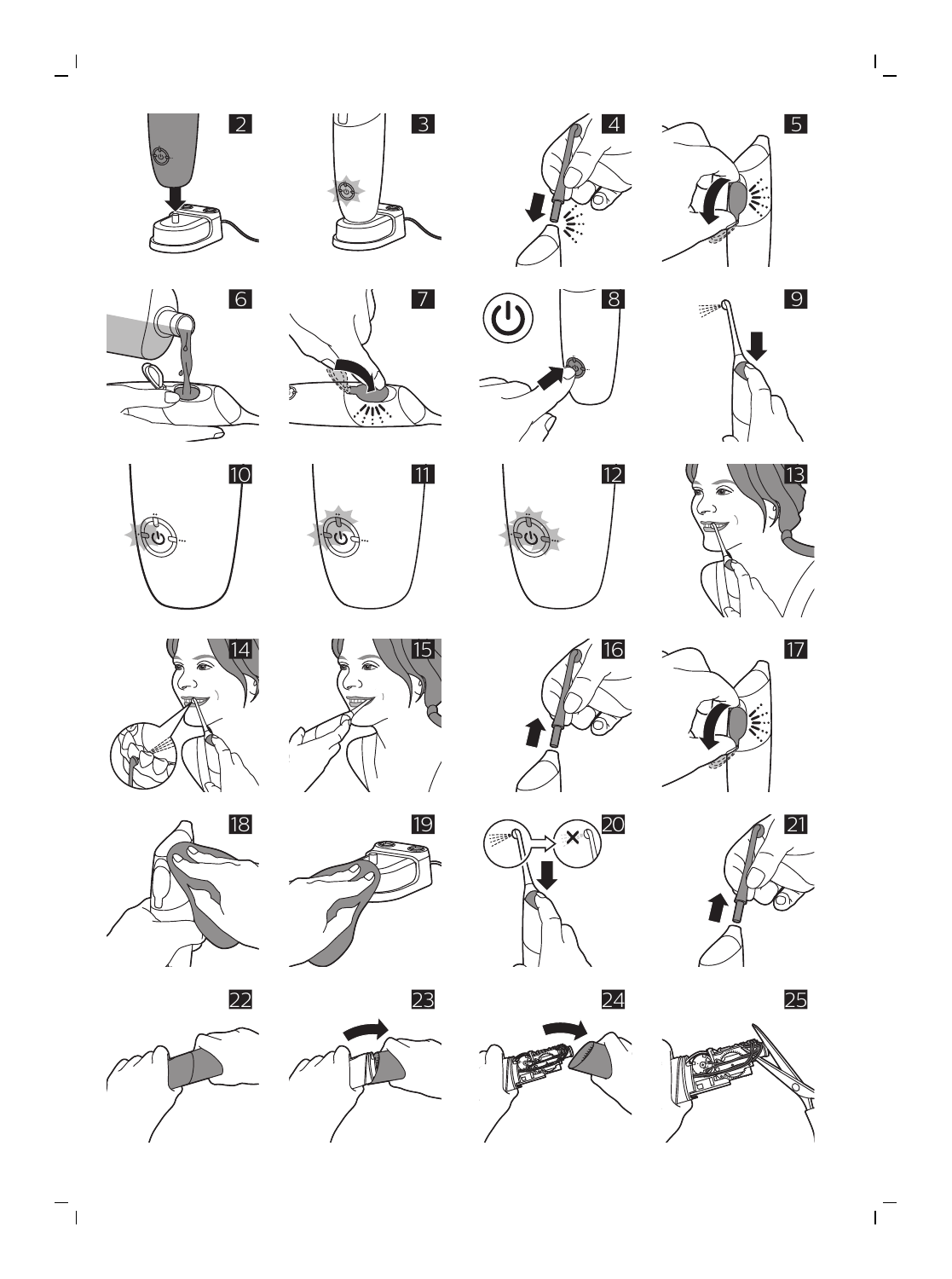

- 1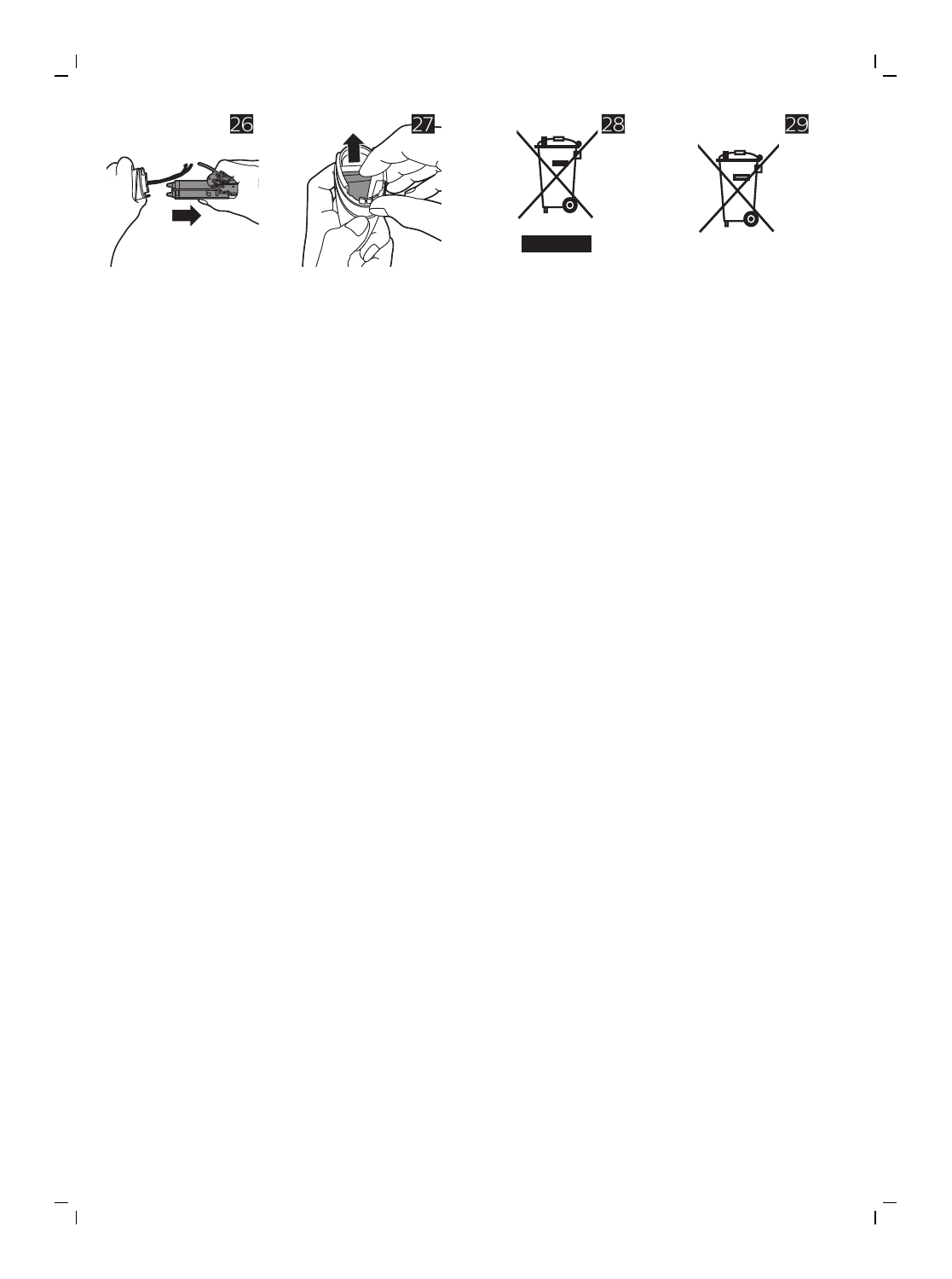

 $=$ <sub>1</sub>

 $\mathbf{I}$ 

 $\mathbb{L}$